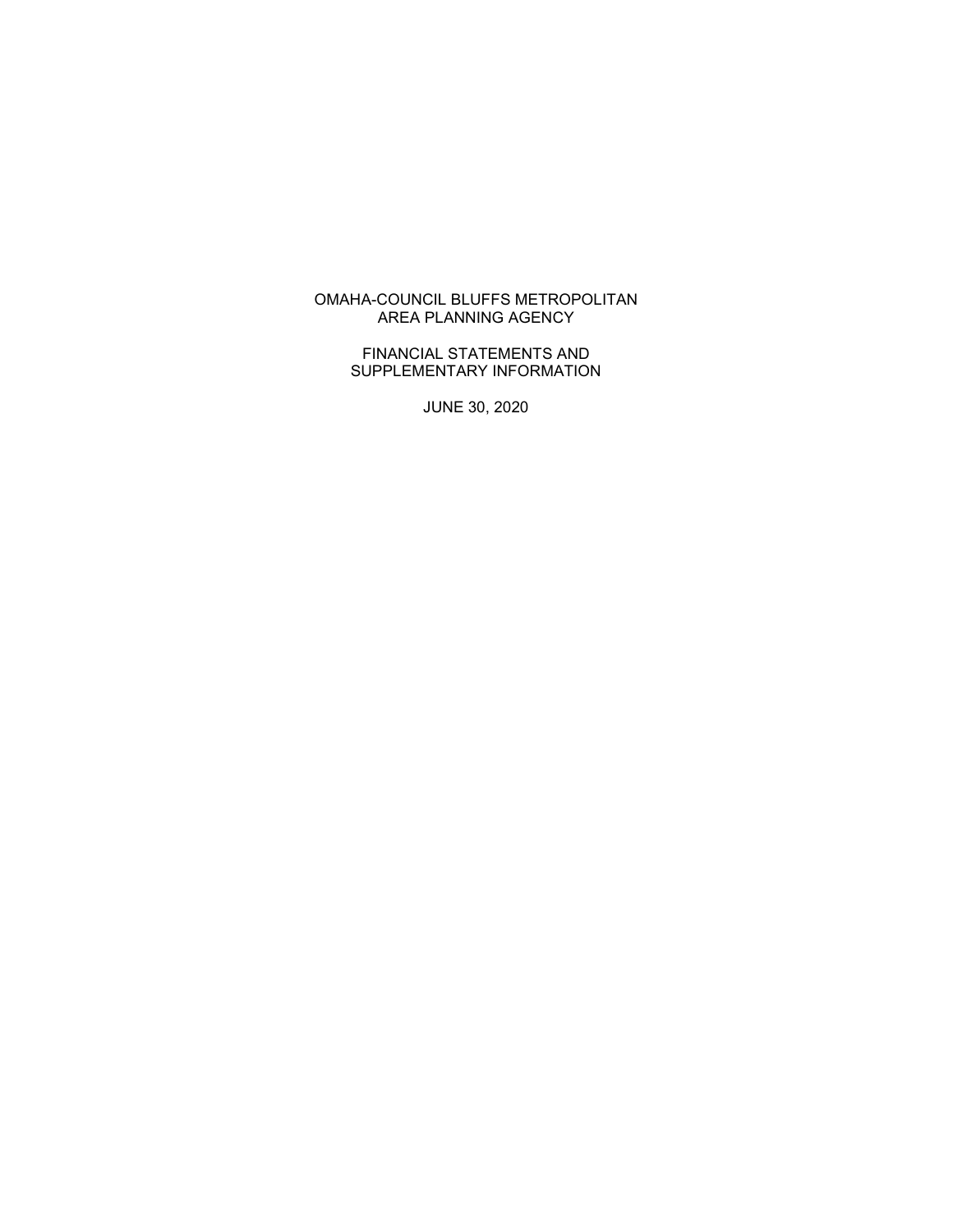# **CONTENTS**

| <b>INDEPENDENT AUDITOR'S REPORT</b>                                                                                                                                                                                |                |
|--------------------------------------------------------------------------------------------------------------------------------------------------------------------------------------------------------------------|----------------|
| <b>MANAGEMENT'S DISCUSSION AND ANALYSIS</b>                                                                                                                                                                        | 1-6            |
| <b>FINANCIAL STATEMENTS:</b>                                                                                                                                                                                       |                |
| Government-wide Financial Statements<br><b>Statement of Net Position</b><br><b>Statement of Activities</b>                                                                                                         | 7<br>8         |
| <b>Fund Financial Statements</b><br><b>Balance Sheet - Governmental Funds</b><br>Statement of Revenues, Expenditures, and Changes in<br><b>Fund Balances - Governmental Funds</b>                                  | 9<br>10        |
| Statement of Net Position - Proprietary Fund<br>Statement of Revenues, Expenses, and Changes in<br>Net Position - Proprietary Fund                                                                                 | 11<br>12       |
| Statement of Cash Flows - Proprietary Fund<br>Statement of Fiduciary Net Position - Fiduciary Fund<br>Statement of Changes in Fiduciary Net Position - Fiduciary Fund                                              | 13<br>14<br>15 |
| Notes to the Financial Statements                                                                                                                                                                                  | 16-23          |
| <b>REQUIRED SUPPLEMENTARY INFORMATION</b>                                                                                                                                                                          |                |
| Comparison of Revenues, Expenditures and Changes in<br><b>Fund Balances - Governmental Funds</b>                                                                                                                   | 24             |
| SUPPLEMENTARY INFORMATION                                                                                                                                                                                          |                |
| Combining Balance Sheet - Nonmajor Governmental Funds<br>Combining Statement of Revenues, Expenditures, and<br>Changes in Fund Balances - Nonmajor Governmental Funds                                              | 25<br>26       |
| Schedule of Expenditures of Federal Awards                                                                                                                                                                         | $27 - 29$      |
| INDEPENDENT AUDITOR'S REPORT ON INTERNAL CONTROL<br>OVER FINANCIAL REPORTING AND ON COMPLIANCE AND OTHER<br>MATTERS BASED ON AN AUDIT OF FINANCIAL STATEMENTS<br>PERFORMED IN ACCORDANCE WITH "GOVERNMENT AUDITING |                |
| STANDARDS"                                                                                                                                                                                                         | $30 - 31$      |
| INDEPENDENT AUDITOR'S REPORT ON COMPLIANCE FOR EACH MAJOR<br>FEDERAL PROGRAM AND REPORT ON INTERNAL CONTROL OVER<br>COMPLIANCE REQUIRED BY THE UNIFORM GUIDANCE                                                    | 32-33          |
| Schedule of Findings and Questioned Costs                                                                                                                                                                          | 34             |

Page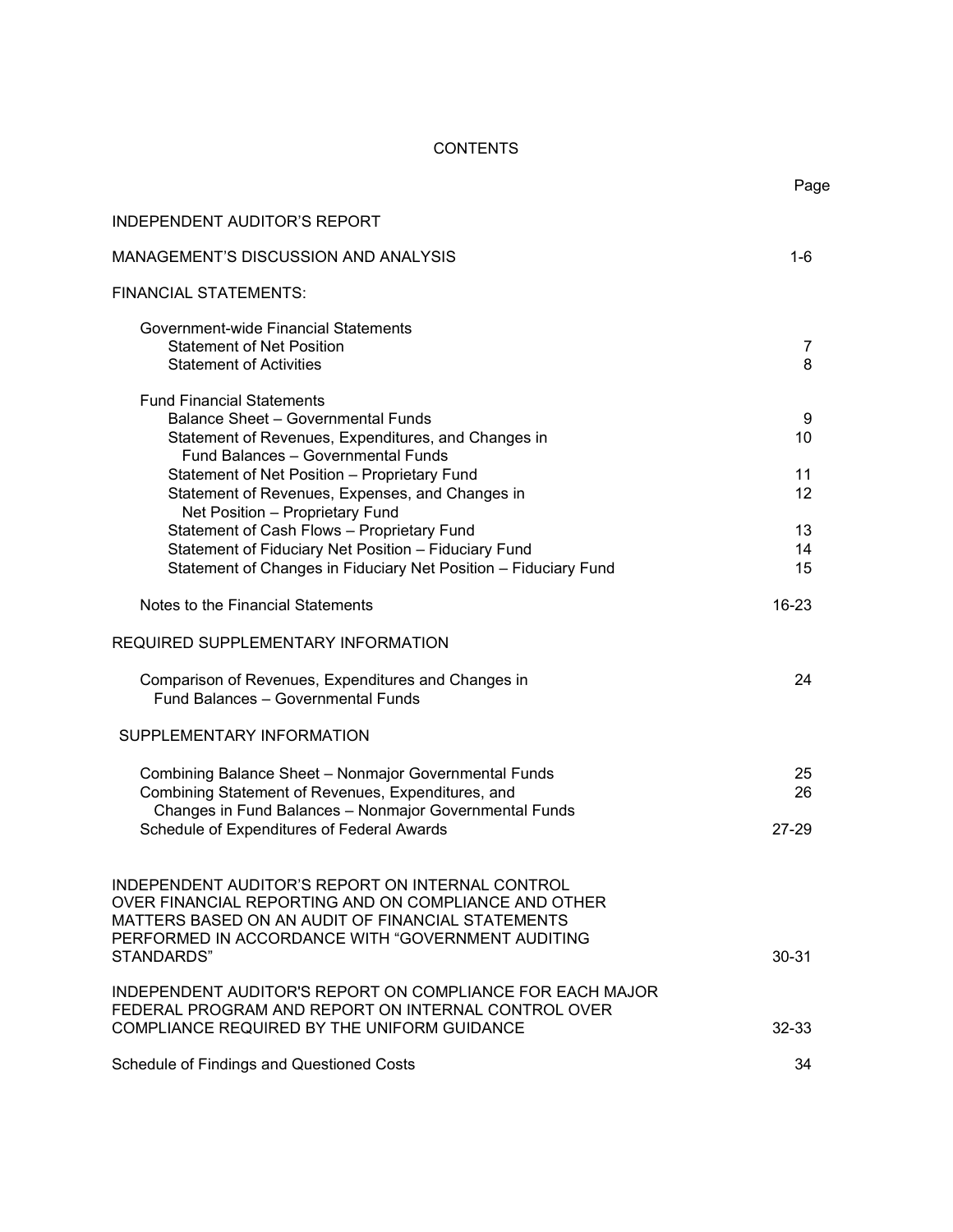

# **INDEPENDENT AUDITOR'S REPORT**

The Board of Directors Omaha - Council Bluffs Metropolitan Area Planning Agency Omaha, Nebraska

### **Report on the Financial Statements**

We have audited the accompanying financial statements of the governmental activities, the business-type activities, each major fund, and the aggregate remaining fund information of the Omaha – Council Bluffs Metropolitan Area Planning Agency (MAPA), as of and for the year ended June 30, 2020, and the related notes to the financial statements, which collectively comprise MAPA's basic financial statements as listed in the table of contents.

### **Management's Responsibility for the Financial Statements**

Management is responsible for the preparation and fair presentation of these financial statements in accordance with accounting principles generally accepted in the United States of America; this includes the design, implementation, and maintenance of internal control relevant to the preparation and fair presentation of financial statements that are free from material misstatement, whether due to fraud or error.

#### **Auditor's Responsibility**

Our responsibility is to express opinions on these financial statements based on our audit. We conducted our audit in accordance with auditing standards generally accepted in the United States of America and the standards applicable to financial audits contained in *Government Auditing Standards,* issued by the Comptroller General of the United States. Those standards require that we plan and perform the audit to obtain reasonable assurance about whether the financial statements are free from material misstatement.

An audit involves performing procedures to obtain audit evidence about the amounts and disclosures in the financial statements. The procedures selected depend on the auditor's judgment, including the assessment of the risks of material misstatement of the financial statements, whether due to fraud or error. In making those risk assessments, the auditor considers internal control relevant to the entity's preparation and fair presentation of the financial statements in order to design audit procedures that are appropriate in the circumstances, but not for the purpose of expressing an opinion on the effectiveness of the entity's internal control. Accordingly, we express no such opinion. An audit also includes evaluating the appropriateness of accounting policies used and the reasonableness of significant accounting estimates made by management, as well as evaluating the overall presentation of the financial statements.

We believe that the audit evidence we have obtained is sufficient and appropriate to provide a basis for our audit opinions.

### **Opinions**

In our opinion, the financial statements referred to above present fairly, in all material respects, the respective financial position of the governmental activities, the business-type activities, each major fund, and the aggregate remaining fund information of MAPA, as of June 30, 2020, and the respective changes in financial position and, where applicable, cash flows thereof for the year then ended in accordance with accounting principles generally accepted in the United States of America.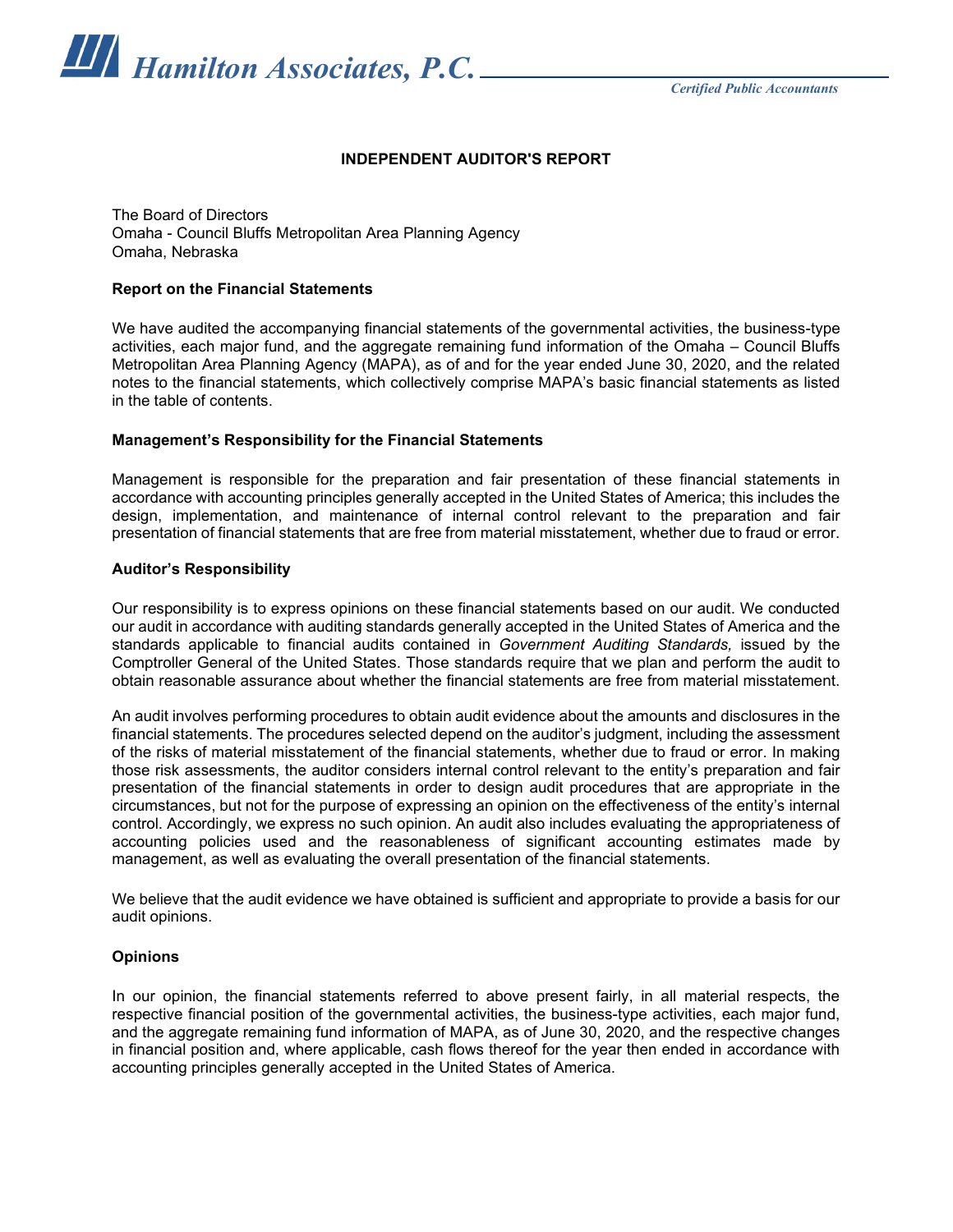### **Other Matters**

#### *Required Supplementary Information*

Accounting principles generally accepted in the United States of America require that the management's discussion and analysis and budgetary comparison information on pages 1 through 6 and 24 be presented to supplement the basic financial statements. Such information, although not a part of the basic financial statements, is required by the Governmental Accounting Standards Board who considers it to be an essential part of financial reporting for placing the basic financial statements in an appropriate operational, economic, or historical context. We have applied certain limited procedures to the required supplementary information in accordance with auditing standards generally accepted in the United States of America, which consisted of inquiries of management about the methods of preparing the information and comparing the information for consistency with management's responses to our inquiries, the basic financial statements, and other knowledge we obtained during our audit of the basic financial statements. We do not express an opinion or provide any assurance on the information because the limited procedures do not provide us with sufficient evidence to express an opinion or provide any assurance.

#### *Supplementary Information*

Our audit was conducted for the purpose of forming opinions on the financial statements that collectively comprise MAPA's basic financial statements. The combining nonmajor fund financial statements and the schedule of expenditures of federal awards, as required by Title 2 U.S. Code of Federal Regulations (CFR) Part 200, "*Uniform Administrative Requirements, Cost Principles, and Audit Requirements for Federal Awards,"* are presented for purposes of additional analysis and are not a required part of the basic financial statements. The combining nonmajor fund financial statements and the schedule of expenditures of federal awards, as required by Title 2 U.S. Code of Federal Regulations (CFR) Part 200, "*Uniform Administrative Requirements, Cost Principles, and Audit Requirements for Federal Awards,"* are the responsibility of management and were derived from and relates directly to the underlying accounting and other records used to prepare the basic financial statements. Such information has been subjected to the auditing procedures applied in the audit of the basic financial statements and certain additional procedures, including comparing and reconciling such information directly to the underlying accounting and other records used to prepare the basic financial statements or to the basic financial statements themselves, and other additional procedures in accordance with auditing standards generally accepted in the United States of America. In our opinion, the information is fairly stated, in all material respects, in relation to the basic financial statements as a whole.

#### **Other Reporting Required by** *Government Auditing Standards*

In accordance with *Government Auditing Standards*, we have also issued our report dated May 27, 2021, on our consideration of the MAPA's internal control over financial reporting and on our tests of its compliance with certain provisions of laws, regulations, contracts, and grant agreements and other matters. The purpose of that report is to describe the scope of our testing of internal control over financial reporting and compliance and the results of that testing, and not to provide an opinion on internal control over financial reporting or on compliance. That report is an integral part of an audit performed in accordance with *Government Auditing Standards* in considering MAPA's internal control over financial reporting and compliance.

Hamilton associates, P.C.

Council Bluffs, Iowa May 27, 2021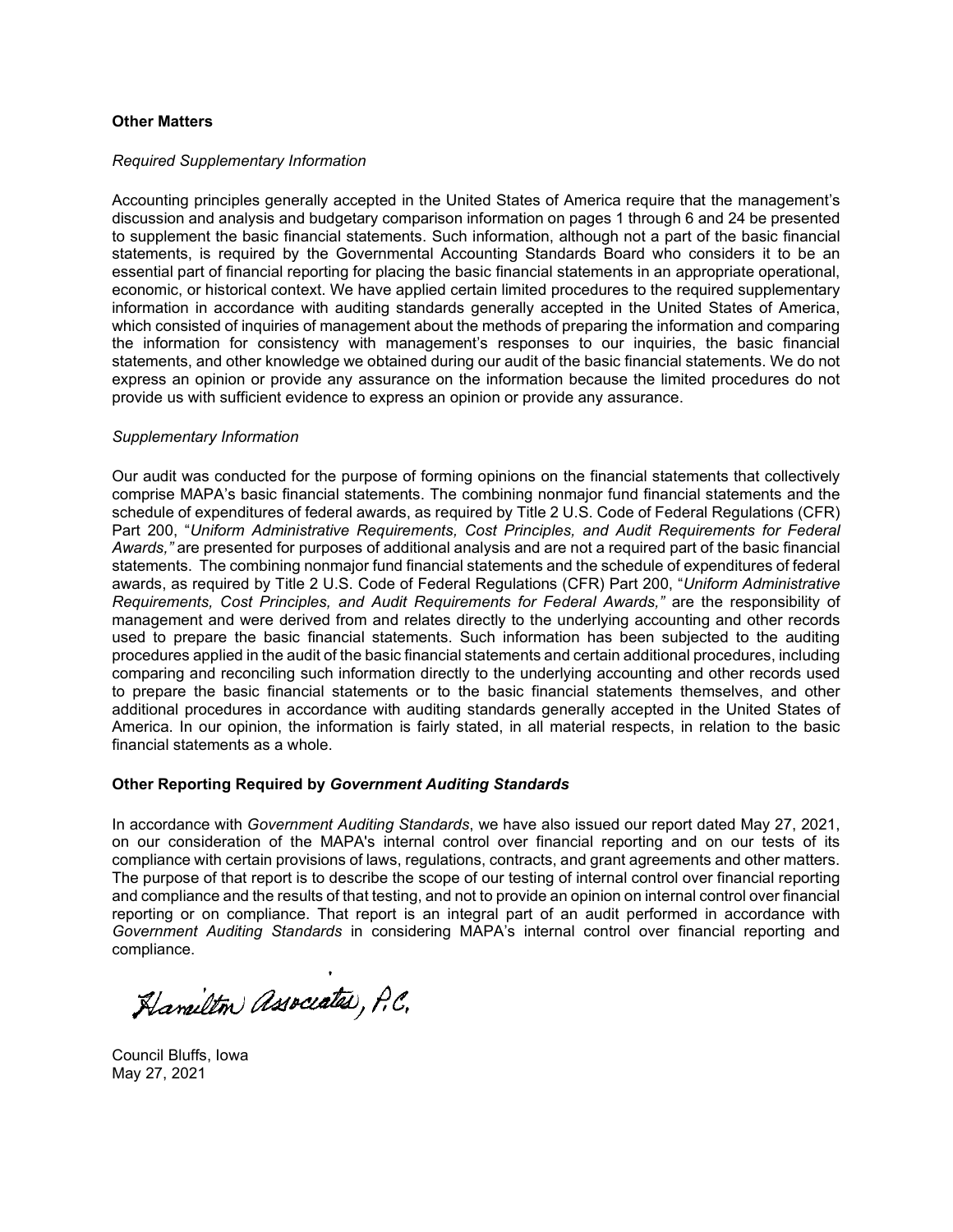

## Connect. Plan. Thrive.

### **OMAHA-COUNCIL BLUFFS METROPOLITAN AREA PLANNING AGENCY**

### **MANAGEMENT'S DISCUSSION AND ANALYSIS**

Fiscal Year ending June 30, 2020

MAPA provides this Management's Discussion and Analysis of its financial statements. This narrative overview and analysis of financial activities is for the fiscal year ending June 30, 2020. We encourage readers to consider this information in conjunction with our financial statements, which follow.

### **FINANCIAL HIGHLIGHTS**

MAPA's total governmental fund revenues were \$3,849,051 in fiscal year 2020 a decrease of \$178,298 or 4% compared to fiscal year 2019. Currently, MAPA is implementing several large, long term studies. These studies vary in funding from year to year. A summary of some of MAPA's larger projects is included below. In 2020, approximately \$281,220 of federal funding was passed on to member jurisdictions as direct support.

|                                                                |                                          |    | <b>Total Project</b> | Project           |                 |   |           | Change from       |
|----------------------------------------------------------------|------------------------------------------|----|----------------------|-------------------|-----------------|---|-----------|-------------------|
| <b>Project Name</b>                                            | <b>Funding Source</b>                    |    | Cost                 | Years             | 2020            |   | 2019      | <b>Prior Year</b> |
| <b>MAPA</b>                                                    | Department of                            |    |                      | Annual            | $$2,022,100$ \$ |   | 1,527,224 | \$<br>494,876     |
| Transportation<br>Planning activities                          | Transportation                           |    |                      | funding           |                 |   |           |                   |
| <b>MAPA</b><br>Transportation<br>Planning activities           | <b>Federal Transit</b><br>Administration |    |                      | Annual<br>funding | 446,818         |   | 607,597   | (160,779)         |
| Nebraska-Iowa<br>Orthophotography<br>Project                   | <b>Charges for Services</b>              | \$ | 933,780              | 2020-2021         | 428,947         |   |           | 428,947           |
| Nebraska-Iowa<br>Orthophotography<br>Project                   | <b>Charges for Services</b>              | \$ | 566,806              | 2018-2019         |                 |   | 292,739   | (292,739)         |
| <b>Offut Airforce Base</b><br>Joint Land Use<br>Implementation | Department of Defence                    | Ś  | 140,000              | 2016-2019         |                 |   | 7,825     | (7, 825)          |
|                                                                |                                          |    |                      |                   | \$2,897,865     | Ś | 2,435,385 | \$<br>462,480     |

MAPA's governmental fund expenditures were \$3,614,427 in fiscal year 2020, a decrease of \$120,950 or 3% compared to fiscal year 2019.

The MAPA Foundation serves two primary functions: 1) it is designated as a Nonprofit Development Organization (NDO) and as such serves development needs to carry out community economic development, neighborhood revitalization, or energy conservation projects. Such projects include Community Development Block Grant (CBDG) loan programs, a local/regional investment fund that is used to finance housing projects in accordance with the Rural Workforce Housing Investment Act, and a project to provide affordable housing for low-to-moderate income Nebraskans using Nebraska Affordable Housing Trust Funds. 2) it supports the Metropolitan Area Motorist Assist program (MAMA). The MAMA program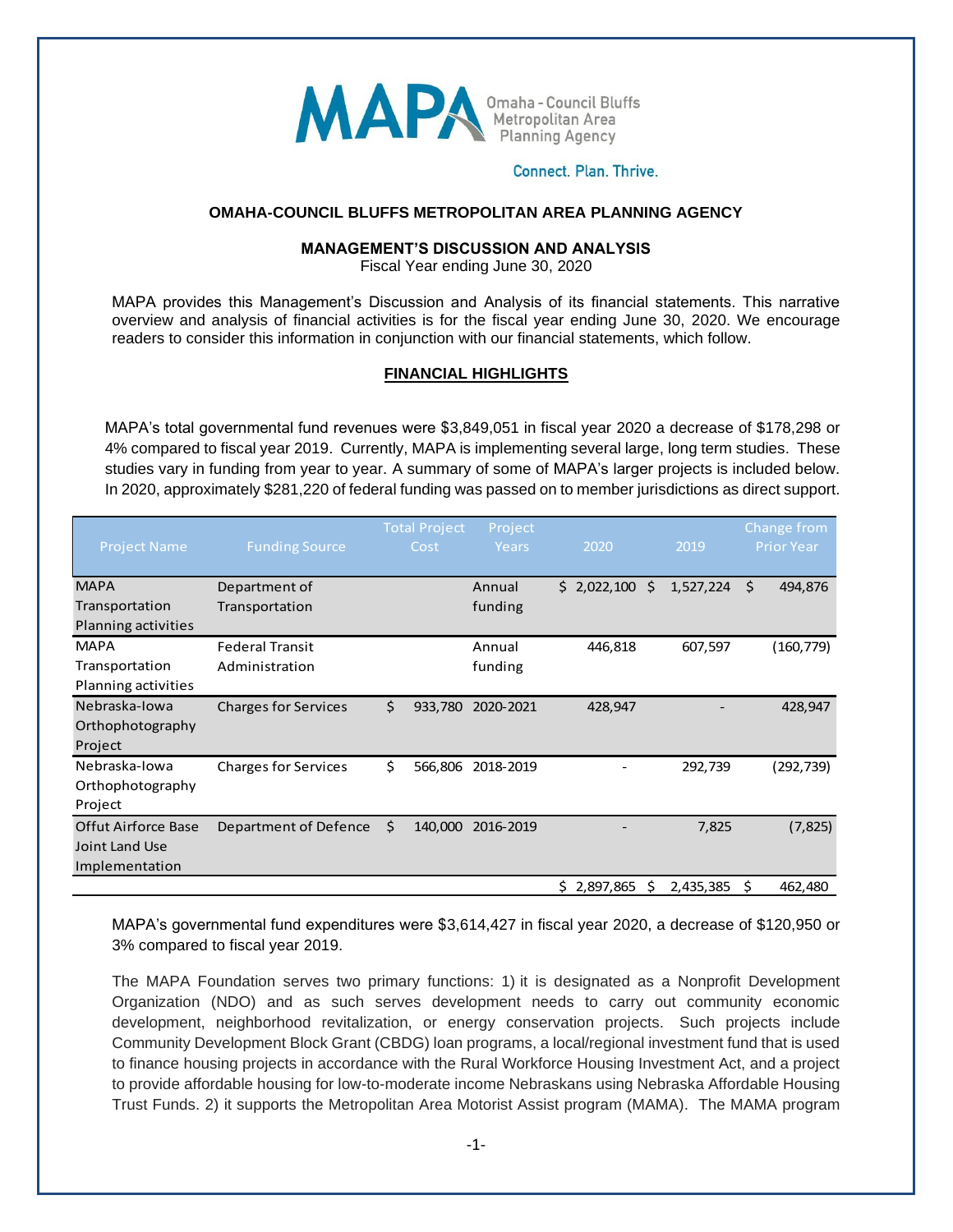utilizes volunteers recruited and supervised by the Nebraska State Patrol to assist motorists stranded on the area's interstates and major highways. The volunteers help to alleviate the workload that would otherwise be the responsibility of local law enforcement. Providing timely and effective assistance to stranded motorists improves the safety and congestion on metro area roadways. The Foundation's total revenues in fiscal year 2020 were \$895,407 an increase of \$839,350 compared to fiscal year 2019. The Foundation's total expenses in fiscal year 2020 were \$156,157, an increase of \$92,660 compared to fiscal year 2019. The increase in revenues and expenses are due to the addition of Rural Workforce Housing and Nebraska Affordable Housing Trust Fund activities.

MAPA's net position increased \$816,270 from June 30, 2019 to June 30, 2020.

### **USING THIS MD&A ANNUAL REPORT**

This MD&A annual report consists of a series of financial statements and other information, as follows:

Management's Discussion and Analysis introduces the basic financial statements and provides an analytical overview of MAPA financial activities.

Financial Statements consist of Statement of Net Position, Statement of Activities. Balance Sheet – Governmental Funds, Statement of Revenues, Expenditures, and Changes in Fund Balances – Governmental Funds, Statement of Net Position-Proprietary Fund, Statement of Revenues, Expenses, and Changes in Net Position – Proprietary Fund, Statement of Cash Flows – Proprietary Fund, Statement of Fiduciary Net Position – Fiduciary Fund and Statement of Changes in Fiduciary Assets – Fiduciary Funds. These provide information about the activities of MAPA as a whole and present an overall view of MAPA.

The Notes to financial Statements provide additional information essential to a full understanding of the data provided in the basic financial statements.

Required Supplementary Information further explains and supports the financial statements with a comparison of MAPA's budget for the year, detail of the non-major funds and the Schedule of Expenditures of Federal Awards.

### **REPORTING FINANCIAL ACTIVITIES**

#### **Government-wide Financial Statements**

Government-wide financial statements report information about MAPA as a whole, using accounting methods similar to those used by private-sector companies. The Statement of Net Position includes all of MAPA's assets and liabilities. The purpose of this statement is to present a summary of MAPA to readers of the financial statements. The Statement of Activities accounts for all of current year's revenues and expenses, regardless of when cash is received or paid.

Two government-wide financial statements report MAPA's net position and how they have changed for the period. Net position, the difference between MAPA's assets and liabilities, are one way to measure organizational financial health or position. Over time, increases or decreases in net position are indicators of whether financial position is improving or deteriorating.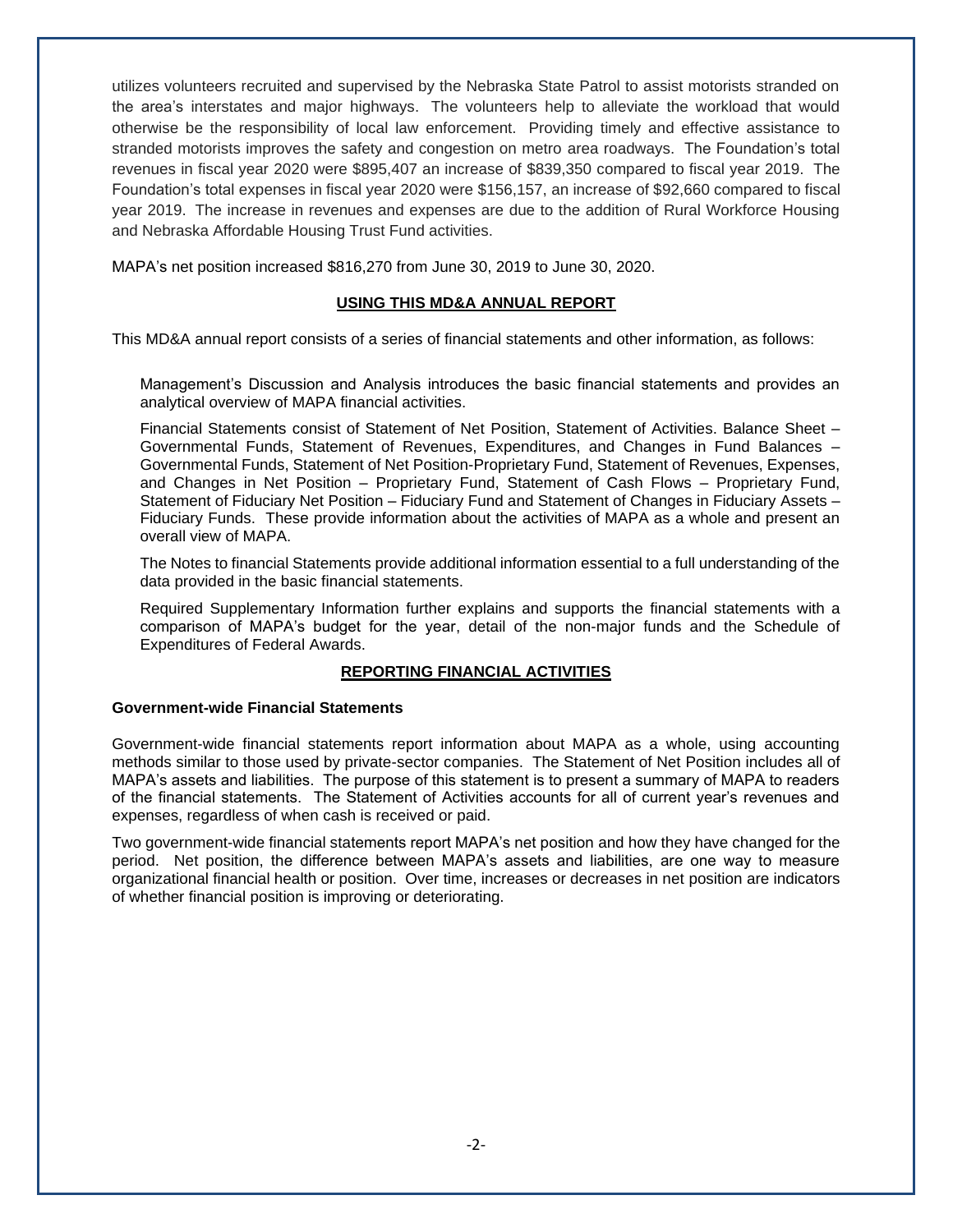### **Fund Financial Statements**

Fund financial statements provide more detailed information about MAPA's funds, focusing on the most significant funds and not the organization as a whole. Funds are accounting devices used to keep track of specific sources of funding and spending on particular programs. MAPA has three types of Funds:

**Government funds**: Most of MAPA's funds are included in governmental funds, which generally focus on (1) how cash and other financial assets that can be converted to cash, flow in and out, and (2) the balances that are left at year-end that are available for spending. Consequently, governmental fund statements provide a detailed short term view that helps determine whether there are more or fewer financial resources that can be spent in the near future to finance the organization's programs.

Governmental funds include the General Fund along with the non-major Project Fund, the Officials Expense Fund and Revolving Loan Fund. Required financial statements for governmental funds include a Balance Sheet and a Statement of Revenue, Expenditures and Changes in Fund Balances.

**Enterprise funds** include the MAPA Foundation and have business type activity.

**Fiduciary funds**: Fiduciary fund types are used to account for assets held by a governmental unit in a trustee capacity or as an agent for individuals, private organization, other governmental units, and/or other funds. MAPA's fiduciary fund is presented in the fiduciary fund financial statements for the pension trust fund for the employees' retirement program.

Required financial statements for fiduciary funds include a Statement of Fiduciary Net Assets-Fiduciary Fund and related Statement of Changes in Fiduciary Net Position-Fiduciary Funds.

### **GOVERNMENT-WIDE FINANCIAL ANALYSIS**

Following is a summary of MAPA's net position for the year ended June 30, 2020 compared to June 30, 2019.

# CONDENSED STATEMENT OF NET POSITION

|                                       | June 30,        |                   |                        |        |
|---------------------------------------|-----------------|-------------------|------------------------|--------|
|                                       | 2020            | 2019              | Change from Prior Year |        |
|                                       |                 |                   |                        |        |
| Non-capital Assets                    | \$<br>5,509,096 | \$<br>4, 149, 252 | \$<br>1,359,844        | 33%    |
| <b>Capital Asset</b>                  | 68,267          | 88,238            | (19, 971)              | $-23%$ |
| <b>Total Assets</b>                   | \$<br>5,577,363 | \$<br>4,237,490   | \$<br>1,339,873        | 32%    |
|                                       |                 |                   |                        |        |
| Liabilities                           | \$<br>1,728,199 | \$<br>1,204,596   | \$<br>523,603          | 43%    |
|                                       |                 |                   |                        |        |
| <b>Net Position</b>                   |                 |                   |                        |        |
| Investments in capital assets, net of |                 |                   |                        |        |
| related debt                          | \$<br>68,267    | \$<br>88,238      | \$<br>(19, 971)        | $-23%$ |
| Restricted                            | 1,015,567       | 245,262           | 770,305                | 314%   |
| Unrestricted                          |                 |                   |                        |        |
| Designated                            | 736,434         | 610,610           | 125,824                | 21%    |
| Undesignated                          | 2,028,896       | 2,088,784         | (59, 888)              | -3%    |
| Total net position                    | \$<br>3,849,164 | \$<br>3,032,894   | \$<br>816,270          | 27%    |
|                                       |                 |                   |                        |        |
| Total liabilities and net position    | \$<br>5,577,363 | 4,237,490         | \$<br>1,339,873        | 32%    |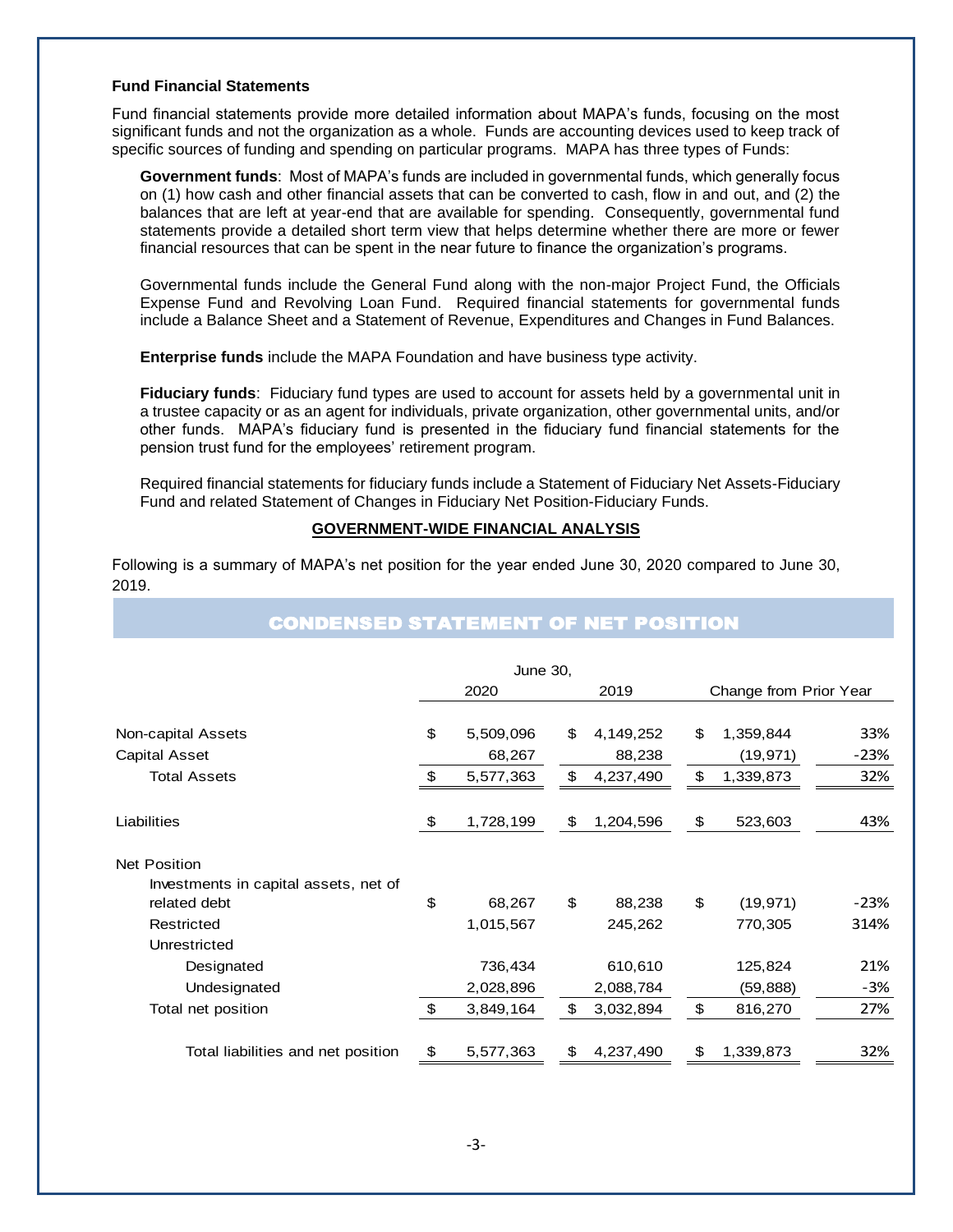The following summary is a comparison of the changes in net position for the years ending June 30, 2020 and 2019.

The Changes in Net Position reflects an increase in the net position at the end of the fiscal year of \$816,270 or 27%.

|                                        |    | <b>CHANGES IN NET POSITION</b> |         |           |                        |         |
|----------------------------------------|----|--------------------------------|---------|-----------|------------------------|---------|
|                                        |    | Year Ended June 30,            |         |           |                        |         |
|                                        |    | 2020                           |         | 2019      | Change from Prior Year |         |
| Revenues                               |    |                                |         |           |                        |         |
| Federal and state                      | \$ | 2,318,097                      | \$      | 2,347,857 | \$<br>(29, 760)        | $-1%$   |
| Local governments                      |    | 672,716                        |         | 642,378   | 30,338                 | 5%      |
| Private grants                         |    | 89,672                         |         |           | 89,672                 |         |
| Charges for services                   |    | 688,793                        |         | 279,703   | 409,090                | 146%    |
| In-kind                                |    | 146,630                        |         | 300,862   | (154, 232)             | $-51%$  |
| Investment income                      |    | 28,974                         |         | 34,242    | (5,268)                | $-15%$  |
| Business-type activities               |    | 895,406                        |         | 152,355   | 743,051                | 488%    |
| Miscellaneous                          |    | 561                            |         | 260,789   | (260, 228)             | $-100%$ |
| Total revenues                         | Ś  | 4,840,849                      | \$      | 4,018,186 | \$<br>822,663          | 20%     |
| Expenses                               |    |                                |         |           |                        |         |
| Forums                                 | \$ | 112,380                        | \$      | 116,084   | \$<br>(3,704)          | $-3%$   |
| <b>Transportation planning</b>         |    | 699,567                        |         | 682,340   | 17,227                 | 3%      |
| Regional assistance                    |    | 330,618                        |         | 291,711   | 38,907                 | 13%     |
| Sustainability planning                |    | 403,146                        |         | 562,944   | (159, 798)             | $-28%$  |
| Public involvement                     |    | 195,252                        |         | 162,663   | 32,589                 | 20%     |
| Environment and energy                 |    | 297,417                        |         | 245,474   | 51,943                 | 21%     |
| Member services                        |    | 1,228,327                      |         | 811,367   | 416,960                | 51%     |
| Management and general administration  |    | 581,744                        |         | 549,568   | 32,176                 | 6%      |
| Capital outlay                         |    |                                |         | 6,421     | (6, 421)               | 100%    |
| Business-type activities               |    | 156,157                        |         | 63,497    | 92,660                 | 146%    |
| <b>Total Expenses</b>                  | Ś. | 4,004,608                      | $\zeta$ | 3,492,069 | \$<br>512,539          | 15%     |
| <b>Adjustment for Capital Expenses</b> |    | (19, 971)                      |         | (17, 860) | (2, 111)               | 12%     |
| Changes in net position                | \$ | 816,270                        | \$      | 508,257   | \$<br>308,013          | 61%     |
| Beginning net position                 |    | 3,032,894                      |         | 2,524,637 | 508,257                | 20%     |
| Ending net position                    | \$ | 3,849,164                      | \$      | 3,032,894 | \$<br>816,270          | 27%     |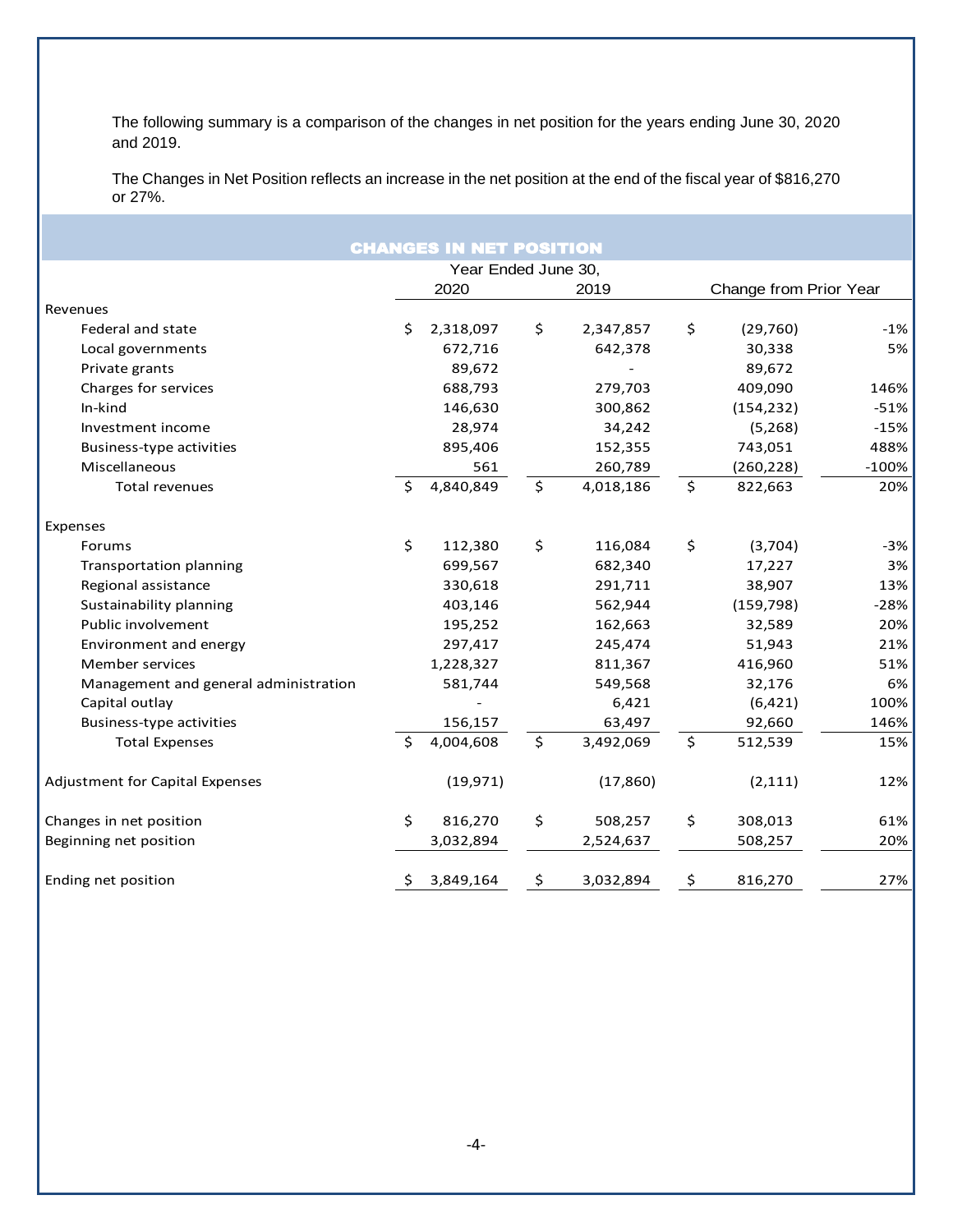



# **CAPITAL ASSETS**

MAPA net capital assets decreased from \$88,238 to \$68,267 for the period ended June 30, 2020, a decrease of \$19,971. In 2020.

### **ECONOMIC FACTOR**

MAPA relies on funding primarily from the U.S. Department of Transportation (USDOT). Continued funding of Transportation initiatives from USDOT and pass-through of those funds is necessary for MAPA to fulfill its mission.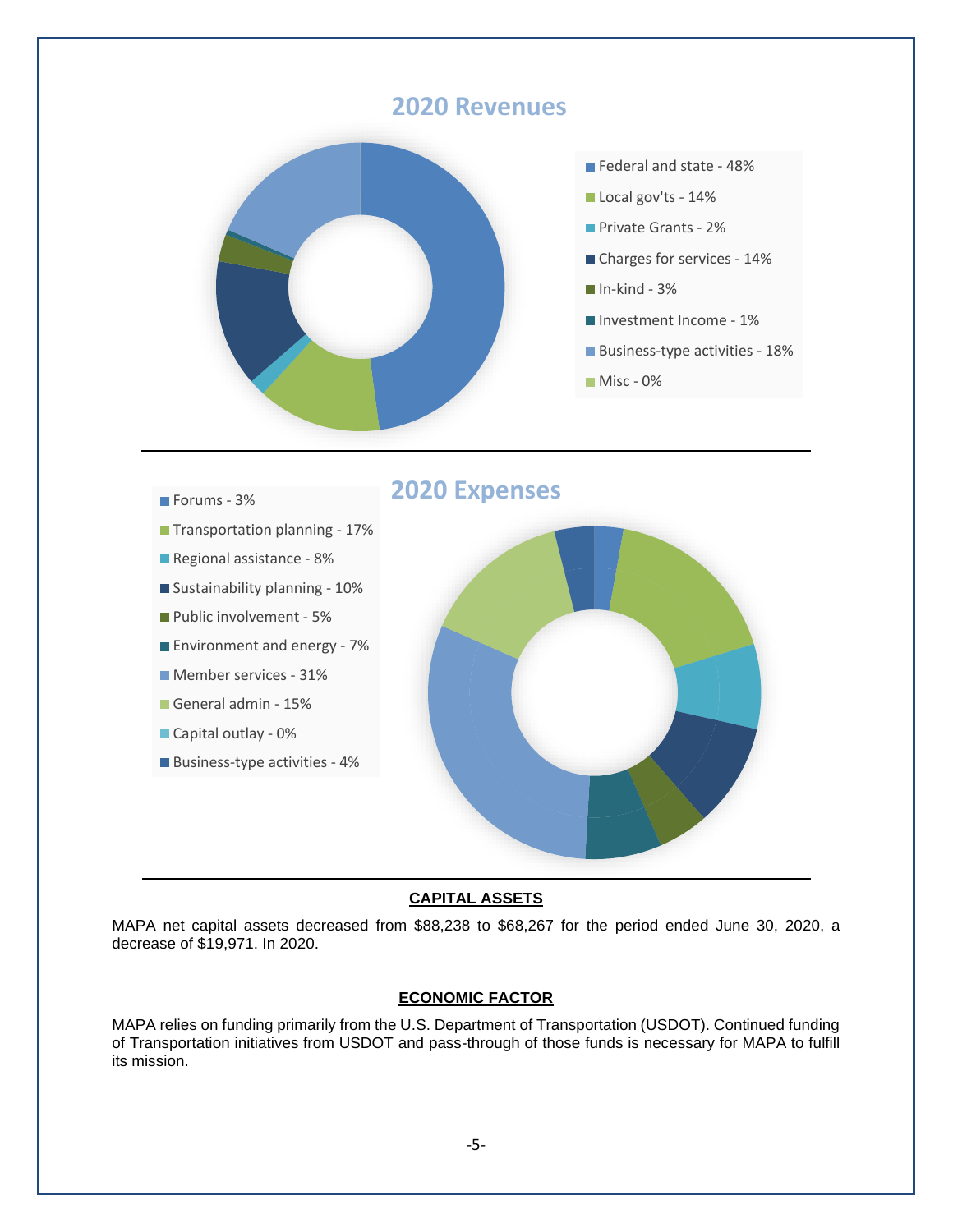### **CONTACTING MAPA FINANCIAL MANAGEMENT**

This financial report is designed to provide our members, citizens and grant providers with a general overview of MAPA finances and operating activities. If you have any questions or require additional information, please contact the MAPA Executive Director, 2222 Cuming Street, Omaha NE 68102, (402)444-6866.



**Connect. Plan. Thrive.**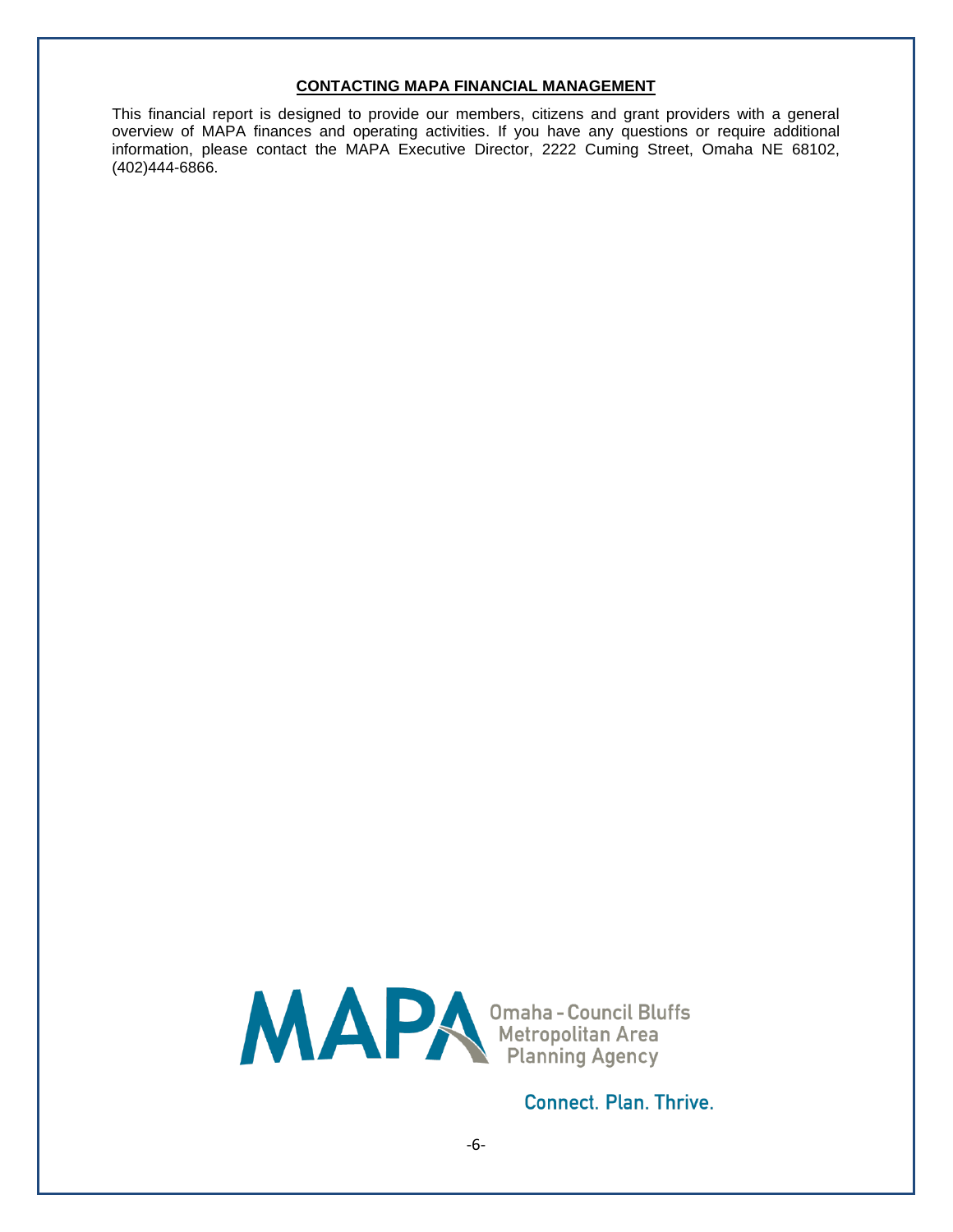# **STATEMENT OF NET POSITON**

June 30, 2020

| <b>ASSETS</b>                                                                                                                                                                                                                           | Governmental<br>Activities                                                                | Business-type<br>Activities                                     | Total                                                                                                         |
|-----------------------------------------------------------------------------------------------------------------------------------------------------------------------------------------------------------------------------------------|-------------------------------------------------------------------------------------------|-----------------------------------------------------------------|---------------------------------------------------------------------------------------------------------------|
| Cash and cash equivalents (Note 2)<br>Investments<br>Accounts receivable<br>Due from other governmental agencies<br>Due from other funds<br>Prepaid expenses<br>Notes receivable<br>Capital assets, net (Note 4)<br><b>Total assets</b> | \$<br>933,326<br>496,152<br>6,549<br>2,133,662<br>10,777<br>30,609<br>68,267<br>3,679,342 | \$<br>954,022<br>4,075<br>189,458<br>750,466<br>1,898,021<br>\$ | 1,887,348<br>\$<br>496,152<br>10,624<br>2,323,120<br>10,777<br>30,609<br>750,466<br>68,267<br>5,577,363<br>\$ |
|                                                                                                                                                                                                                                         |                                                                                           |                                                                 |                                                                                                               |
| <b>LIABILITIES</b>                                                                                                                                                                                                                      |                                                                                           |                                                                 |                                                                                                               |
| Accounts payable<br>Due to other governmental agencies<br>Due to to other funds<br>Compensated absences<br>Accrued expenses<br>Deferred revenue<br>Revolving loan fund                                                                  | \$<br>473,044<br>176,544<br>81,487<br>90,056<br>15,000                                    | \$<br>336,434<br>10,777<br>544,857                              | \$<br>809,478<br>176,544<br>10,777<br>81,487<br>90,056<br>15,000<br>544,857                                   |
| <b>Total liabilities</b>                                                                                                                                                                                                                | \$<br>836,131                                                                             | \$<br>892,068                                                   | 1,728,199<br>\$                                                                                               |
| <b>NET POSITION</b>                                                                                                                                                                                                                     |                                                                                           |                                                                 |                                                                                                               |
| Investments in capital assets, net of related debt<br>Restricted<br>Unrestricted                                                                                                                                                        | \$<br>68,267<br>76,324                                                                    | \$<br>939,243                                                   | \$<br>68,267<br>1,015,567                                                                                     |
| Designated                                                                                                                                                                                                                              | 669,724                                                                                   | 66,710                                                          | 736,434                                                                                                       |
| Undesignated                                                                                                                                                                                                                            | 2,028,896                                                                                 |                                                                 | 2,028,896                                                                                                     |
| Total net position                                                                                                                                                                                                                      | 2,843,211<br>\$                                                                           | 1,005,953<br>\$                                                 | \$<br>3,849,164                                                                                               |
| Total liabilities and net assets                                                                                                                                                                                                        | \$<br>3,679,342                                                                           | \$<br>1,898,021                                                 | \$<br>5,577,363                                                                                               |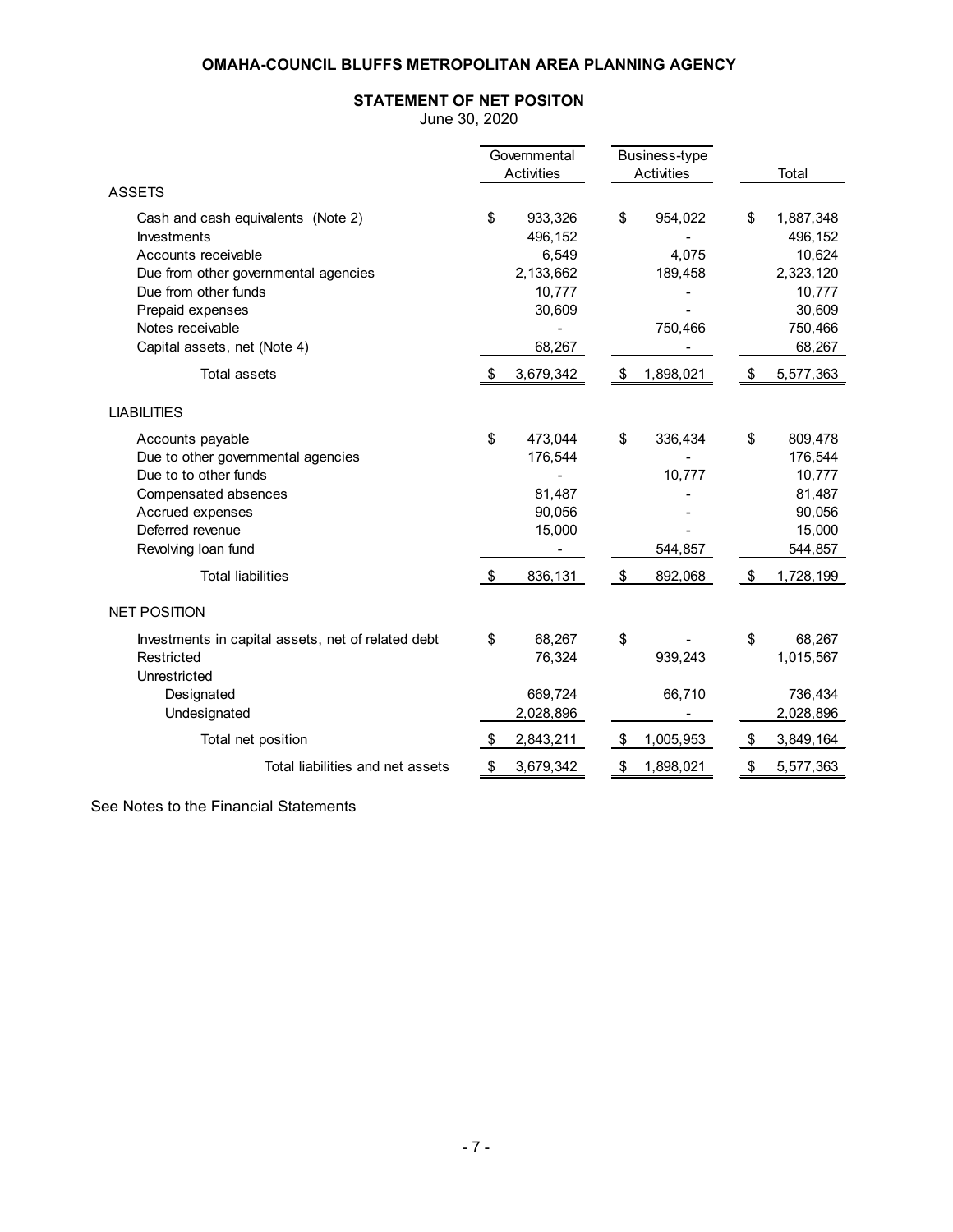# **STATEMENT OF ACTIVITIES**

For the Year Ended June 30, 2020

|                                       |                                                | Program Revenues |                                            |    |               |    |              |                 |       |             |
|---------------------------------------|------------------------------------------------|------------------|--------------------------------------------|----|---------------|----|--------------|-----------------|-------|-------------|
|                                       |                                                | Operating        |                                            |    |               |    |              |                 |       |             |
|                                       |                                                |                  | Charges for                                |    | Grants and    |    | Governmental | Business-type   |       |             |
|                                       | Expenses                                       |                  | Services                                   |    | Contributions |    | Activities   | Activities      | Total |             |
| <b>Governmental Activities</b>        |                                                |                  |                                            |    |               |    |              |                 |       |             |
| Forums                                | \$<br>112,380                                  | \$               | 3,639                                      | \$ | 118,917       | \$ | 10,176       | \$              | \$    | 10,176      |
| Transportation planning               | 699,567                                        |                  | 56                                         |    | 1,008,074     |    | 308,563      |                 |       | 308,563     |
| Regional assistance                   | 330,618                                        |                  | 70,323                                     |    | 235,729       |    | (24, 566)    |                 |       | (24, 566)   |
| Sustainability planning               | 403,146                                        |                  | 75,024                                     |    | 354,334       |    | 26,212       |                 |       | 26,212      |
| Public involvement                    | 195,252                                        |                  | 5,537                                      |    | 221,867       |    | 32,152       |                 |       | 32,152      |
| Environment and energy                | 297,417                                        |                  |                                            |    | 327,954       |    | 30,537       |                 |       | 30,537      |
| Member services                       | 1,228,327                                      |                  | 534,214                                    |    | 568,391       |    | (125, 722)   |                 |       | (125, 722)  |
| Management and general administration | 601,715                                        |                  |                                            |    |               |    | (601, 715)   |                 |       | (601, 715)  |
| Total governmental activities         | \$<br>3,868,422                                | \$               | 688,793                                    | \$ | 2,835,266     | \$ | (344, 363)   | \$              | \$    | (344, 363)  |
| <b>Business-type Activities</b>       | 156,157                                        |                  |                                            |    | 887,665       |    |              | 731,508         |       | 731,508     |
|                                       | \$<br>4,024,579                                | \$               | 688,793                                    | \$ | 3,722,931     | \$ | (344, 363)   | \$<br>731,508   | \$    | 387,145     |
|                                       | <b>General Revenues</b>                        |                  |                                            |    |               |    |              |                 |       |             |
|                                       |                                                |                  | Grants and contributions not restricted to |    |               |    |              |                 |       |             |
|                                       | specific programs                              |                  |                                            |    |               | \$ | 385,896      | \$              | \$    | 385,896     |
|                                       | Interest income                                |                  |                                            |    |               |    | 28,974       | 7,741           |       | 36,715      |
|                                       | Other revenues                                 |                  |                                            |    |               |    | 6,514        |                 |       | 6,514       |
|                                       | Total general revenues                         |                  |                                            |    |               | \$ | 421,384      | \$<br>7,741     | \$    | 429,125     |
|                                       | Change in net position                         |                  |                                            |    |               | \$ | 77,021       | \$<br>739,249   | \$    | 816,270     |
|                                       | Net position, beginning (as restated, Note 12) |                  |                                            |    |               |    | 2,766,190    | 266,704         |       | 3,032,894   |
|                                       | Net position, end of year                      |                  |                                            |    |               | \$ | 2,843,211    | \$<br>1,005,953 |       | \$3,849,164 |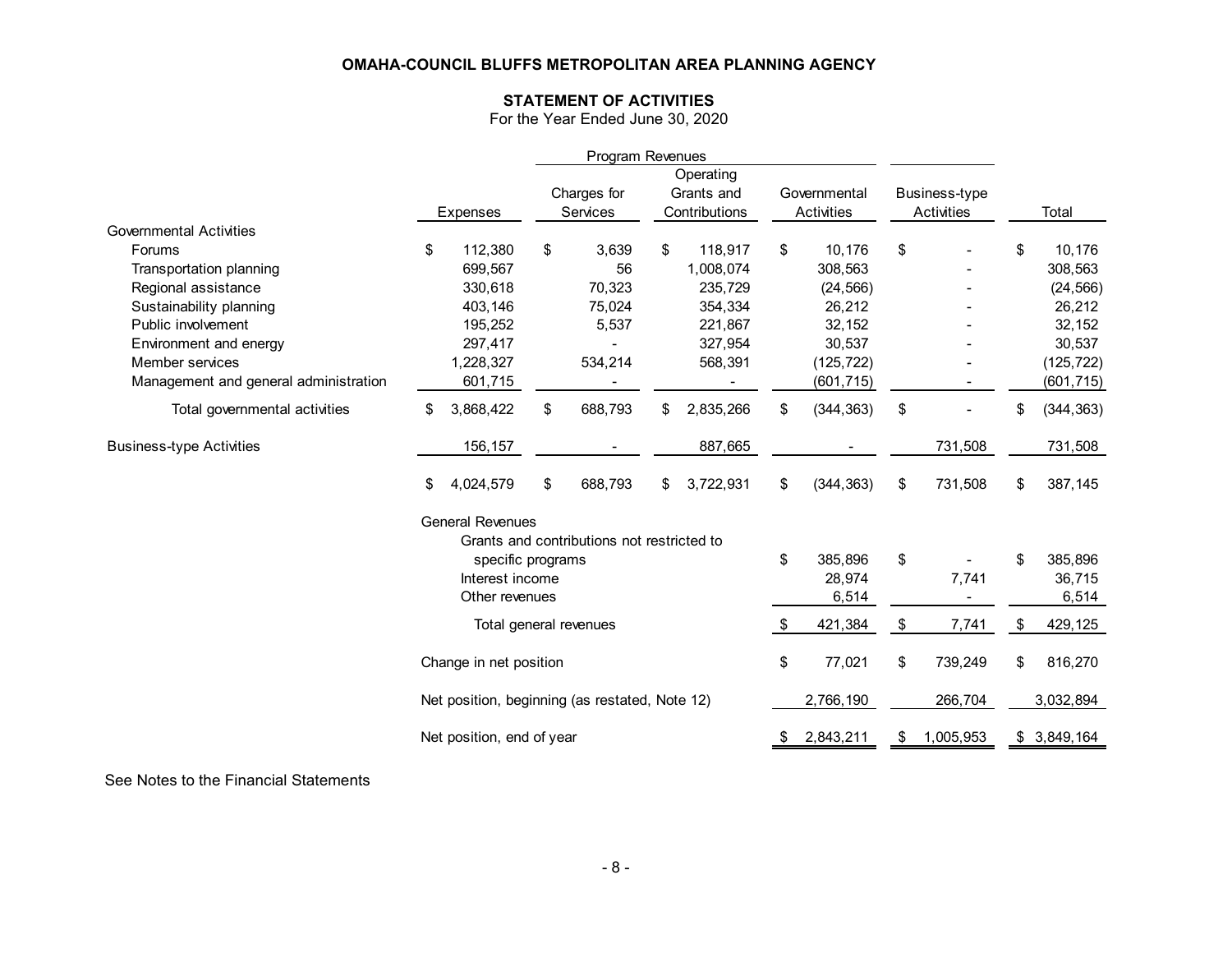#### **BALANCE SHEET – GOVERNMENTAL FUNDS**

June 30, 2020

|                                      | <b>General Fund</b> | Non-major<br>Funds | Total<br>Governmental<br>Funds |
|--------------------------------------|---------------------|--------------------|--------------------------------|
| <b>ASSETS</b>                        |                     |                    |                                |
| Cash and cash equivalents            | \$<br>885,040       | \$<br>48,286       | \$<br>933,326                  |
| Investment                           | 496.152             |                    | 496,152                        |
| Accounts receivables                 | 6,549               |                    | 6,549                          |
| Due from other governmental agencies | 2,037,270           |                    | 2,037,270                      |
| Due from other funds                 | 2,908               | 7,869              | 10,777                         |
| Prepaid expenses                     | 30,609              |                    | 30,609                         |
| <b>Total assets</b>                  | \$<br>3,458,528     | \$<br>56,155       | \$<br>3,514,683                |
| <b>LIABILITIES AND FUND BALANCES</b> |                     |                    |                                |
| <b>LIABILITIES</b>                   |                     |                    |                                |
| Accounts payable                     | \$<br>239.020       | \$                 | \$<br>239,020                  |
| Due to other governmental agencies   | 176,544             |                    | 176,544                        |
| Compensated absences                 | 81,487              |                    | 81,487                         |
| Deferred revenue                     | 15,000              |                    | 15,000                         |
| Accrued expenses                     | 90,056              |                    | 90,056                         |
| <b>Total liabilities</b>             | \$<br>602,107       | \$                 | \$<br>602,107                  |
| <b>FUND BALANCES</b>                 |                     |                    |                                |
| Restricted                           | \$<br>28.038        | \$<br>48,286       | \$<br>76,324                   |
| Committed                            | 355,000             |                    | 355,000                        |
| Assigned                             | 444,487             | 7,869              | 452,356                        |
| Unassigned                           | 2,028,896           |                    | 2,028,896                      |
| <b>Total fund balances</b>           | \$<br>2,856,421     | \$<br>56,155       | \$<br>2,912,576                |
| Total liabilities and fund balances  | \$<br>3,458,528     | \$<br>56,155       | \$<br>3,514,683                |

### RECONCILIATION OF THE BALANCE SHEET - GOVERNMENTAL FUNDS TO THE STATEMENT OF NET POSITION

| Total fund balances of governmental funds                                                                                                                                                                                    | S. | 2,912,576 |
|------------------------------------------------------------------------------------------------------------------------------------------------------------------------------------------------------------------------------|----|-----------|
| Capital assets used in governmental activities are not financial resources<br>and, therefore, are not reported as assets in the governmental funds                                                                           |    | 68.267    |
| Governmental funds operate on the modified accrual basis as such revenues and expense are<br>recognized when are collectible or payable in 60 days. This represents the difference in<br>long term receivables and payables. |    | (137,632) |
| Fund balances reported in the statement of net position                                                                                                                                                                      |    | 2,843,211 |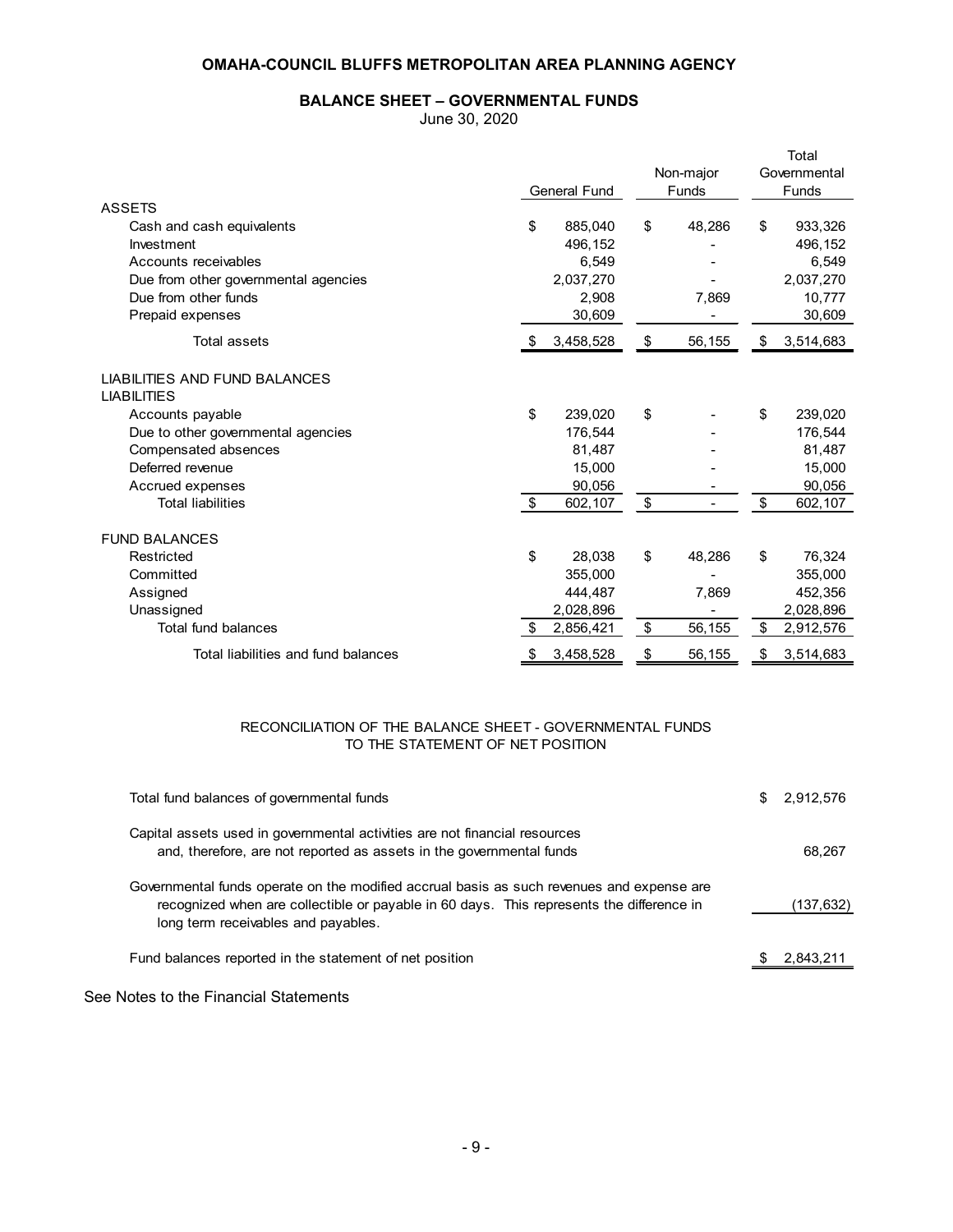### **STATEMENT OF REVENUES, EXPENDITURES AND CHANGES IN FUND BALANCES – GOVERNMENTAL FUNDS**

For the Year Ended June 30, 2020

|                                       |    | General   |            | Non-major<br>Funds       | Total<br>Governmental<br>Funds |
|---------------------------------------|----|-----------|------------|--------------------------|--------------------------------|
| <b>REVENUES</b>                       |    |           |            |                          |                                |
| Federal and state                     | \$ | 2,318,097 | \$         |                          | \$<br>2,318,097                |
| Local governments                     |    | 672,716   |            |                          | 672,716                        |
| Charges for services                  |    | 586,384   |            |                          | 586,384                        |
| In-kind                               |    | 146,630   |            |                          | 146,630                        |
| Private grants                        |    | 89,672    |            |                          | 89,672                         |
| Investment income                     |    | 28,410    |            | 564                      | 28,974                         |
| <b>Miscellaneous</b>                  |    | 6,578     |            | $\overline{\phantom{a}}$ | 6,578                          |
| <b>Total revenues</b>                 | S  | 3,848,487 | \$         | 564                      | \$<br>3,849,051                |
| <b>EXPENDITURES</b>                   |    |           |            |                          |                                |
| Forums                                | \$ | 112,380   | \$         |                          | \$<br>112,380                  |
| Transportation planning               |    | 699,567   |            |                          | 699,567                        |
| Regional assistance                   |    | 330,618   |            |                          | 330,618                        |
| Sustainability planning               |    | 403,146   |            |                          | 403,146                        |
| Public involvement                    |    | 195,252   |            |                          | 195,252                        |
| Environment and energy                |    | 297,417   |            |                          | 297,417                        |
| Member services                       |    | 994,303   |            |                          | 994,303                        |
| Management and general administration |    | 574,613   |            | 7,131                    | 581,744                        |
| Total expenditures                    | S  | 3,607,296 | \$         | 7,131                    | \$<br>3,614,427                |
| OTHER FINANCING SOURCES (USES)        |    |           |            |                          |                                |
| Transfers in                          | \$ |           | \$         | 9,965                    | \$<br>9,965                    |
| Transfers out                         |    | (9,965)   |            |                          | (9,965)                        |
| Total other financing sources (uses)  | \$ | (9,965)   | $\pmb{\$}$ | 9,965                    | \$                             |
| <b>NET CHANGE IN FUND BALANCES</b>    | \$ | 231,226   | \$         | 3,398                    | \$<br>234,624                  |
| FUND BALANCES, BEGINNING              |    | 2,625,195 |            | 52,757                   | 2,677,952                      |
| FUND BALANCES. END OF YEAR            | \$ | 2,856,421 | \$         | 56,155                   | \$<br>2,912,576                |

#### RECONCILIATION OF THE STATEMENT OF REVENUES, EXPENDITURES AND CHANGES IN FUND BALANCES - GOVERNMENTAL FUNDS TO THE STATEMENT OF ACTIVITIES

| Net change in fund balances - total governmental funds                                                                                                                                                                                                          | \$<br>234.624 |
|-----------------------------------------------------------------------------------------------------------------------------------------------------------------------------------------------------------------------------------------------------------------|---------------|
| Governmental funds report capital outlays as expenditures. However, in the statement<br>of activities the cost of those assets is allocated over their estimated useful lives<br>and reported as depreciation expense. This amount is the difference between    |               |
| capital outlays and depreciation.                                                                                                                                                                                                                               | (19, 971)     |
| Governmental funds operate on the modified accrual basis as such revenues and expenses are<br>recognized when are collectible or payable in 60 days. This represents the difference in receipts<br>on long term receivables and payments on long term payables. | (137, 632)    |
|                                                                                                                                                                                                                                                                 | 77,021        |
|                                                                                                                                                                                                                                                                 |               |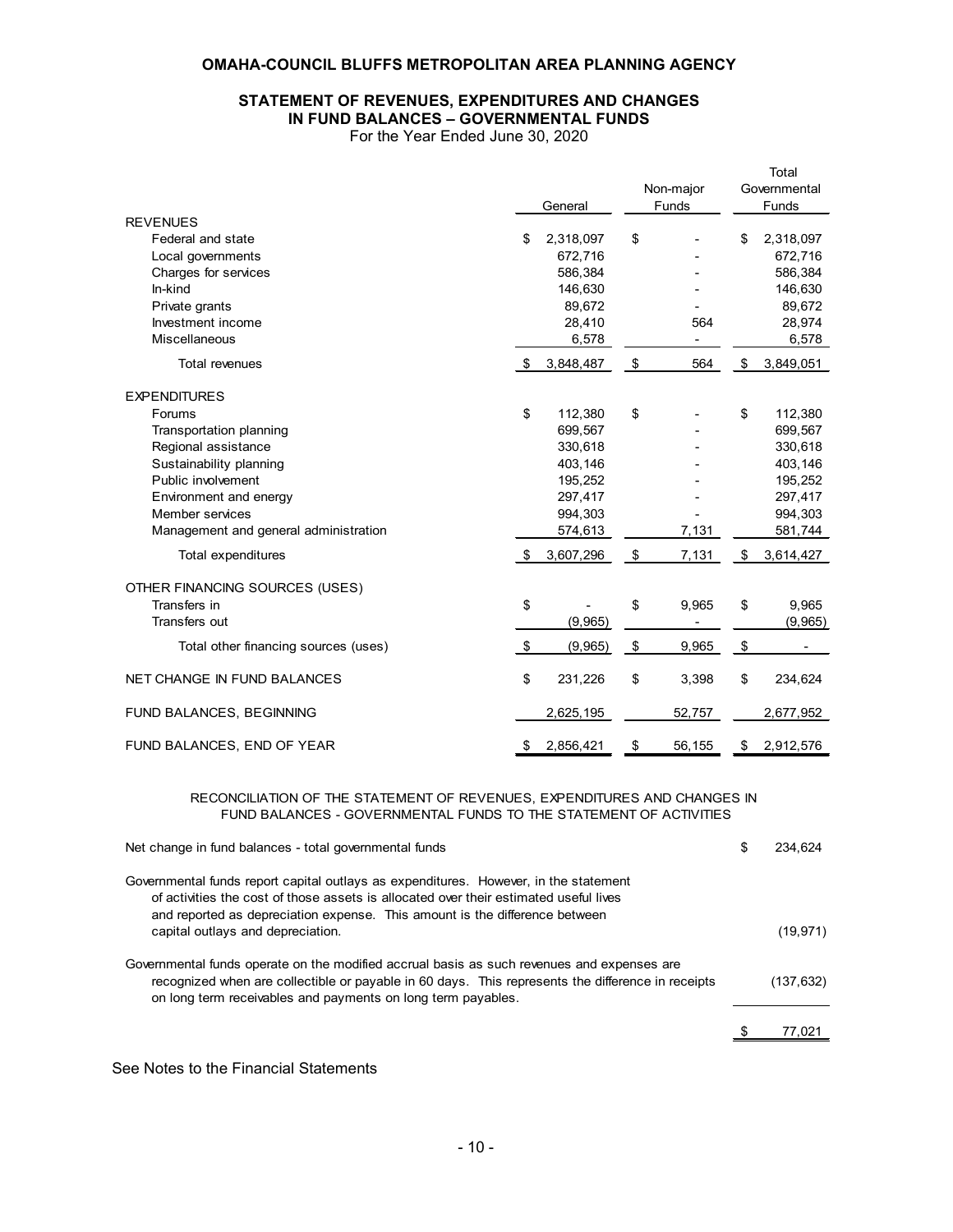# **STATEMENT OF NET POSITION - PROPRIETARY FUND**

June 30, 2020

| <b>ASSETS</b>                             |    |           |
|-------------------------------------------|----|-----------|
| <b>Current Assets</b>                     |    |           |
| Cash                                      | \$ | 954,022   |
| Current maturities - notes receivable     |    | 356,710   |
| Accounts receivable                       |    | 4,075     |
| Due from other governmental agencies      |    | 189,458   |
| Total current assets                      | \$ | 1,504,265 |
| Non-current assets                        |    |           |
| Notes receivable, less current maturities | \$ | 393,756   |
|                                           |    |           |
| <b>Total assets</b>                       | S  | 1,898,021 |
| <b>LIABILITIES AND NET ASSETS</b>         |    |           |
| <b>Current liabilities</b>                |    |           |
|                                           | \$ |           |
| Accounts payable<br>Due to other funds    |    | 336,434   |
|                                           |    | 10,777    |
| Revolving loan fund                       |    | 544,857   |
| <b>Total liabilties</b>                   | \$ | 892,068   |
| <b>NET POSITION</b>                       |    |           |
| Unrestricted                              | \$ | 66,710    |
| Restricted                                |    | 939,243   |
|                                           |    |           |
| Total net position                        | \$ | 1,005,953 |
|                                           |    |           |
| Total liabilities and net position        |    | 1,898,021 |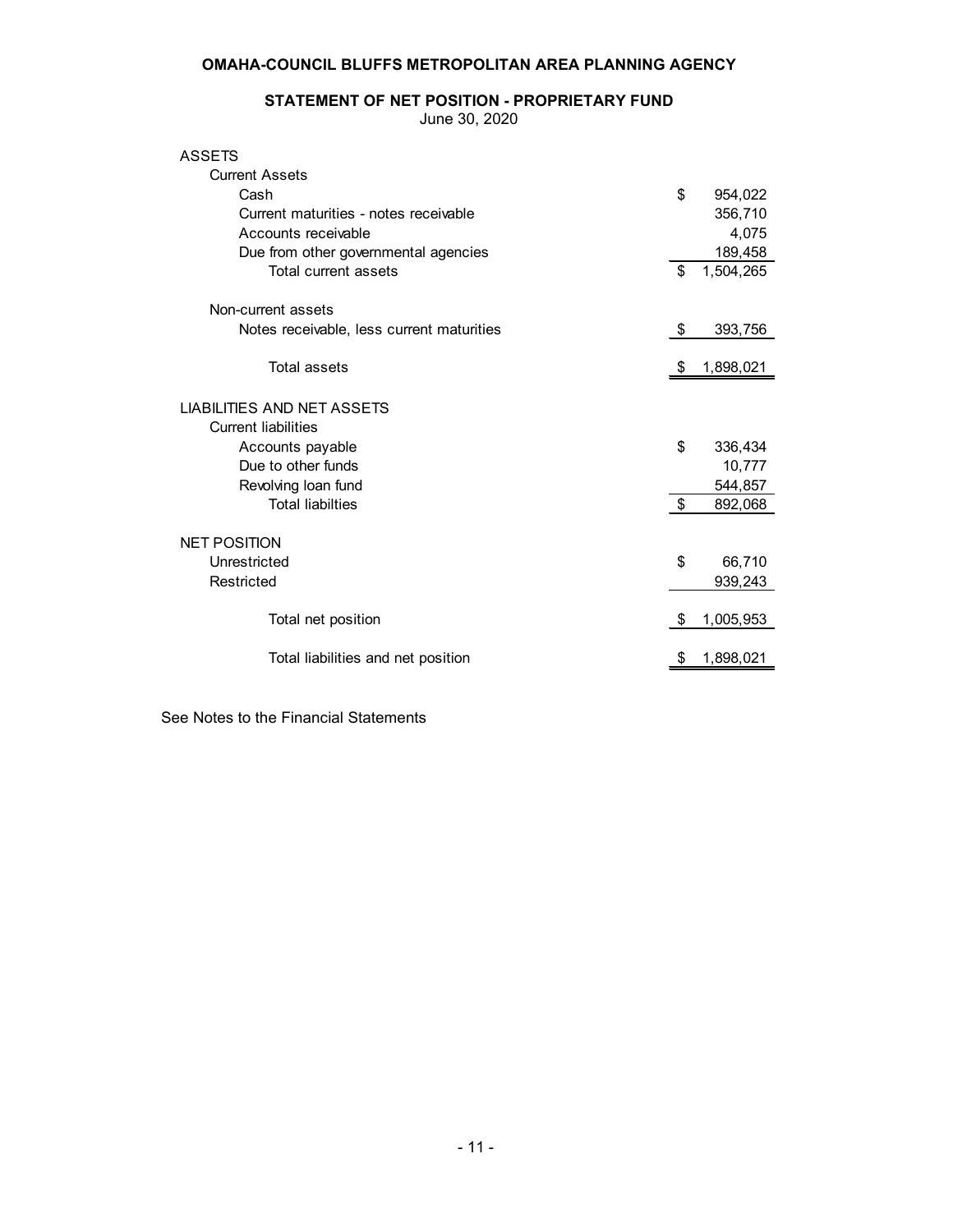### **STATEMENT OF REVENUES, EXPENSES, AND CHANGES IN NET POSITION - PROPRIETARY FUND**

For the Year Ended June 30, 2020

| <b>Operating Revenues</b>                      |     |           |
|------------------------------------------------|-----|-----------|
| Contributions                                  | \$  | 96,066    |
| State revenue                                  |     | 772,949   |
| Local revenue                                  |     | 18,650    |
| Total operating revenues                       | \$  | 887,665   |
| <b>Operating Expenses</b>                      |     |           |
| Motorist assist                                | \$  | 28,492    |
| Revolving loan administration                  |     | 127,665   |
|                                                |     |           |
| Total operating expenses                       | \$  | 156,157   |
| Operating income                               | -\$ | 731,508   |
| Non-Operating Revenues (Expenses)              |     |           |
| Interest income                                | \$  | 7,741     |
| Total non-operating revenues (expenses)        | \$  | 7,741     |
| Change in net assets                           | \$  | 739,249   |
| Net Position, beginning (as restated, Note 12) |     | 266,704   |
| Net Position, ending                           |     | 1,005,953 |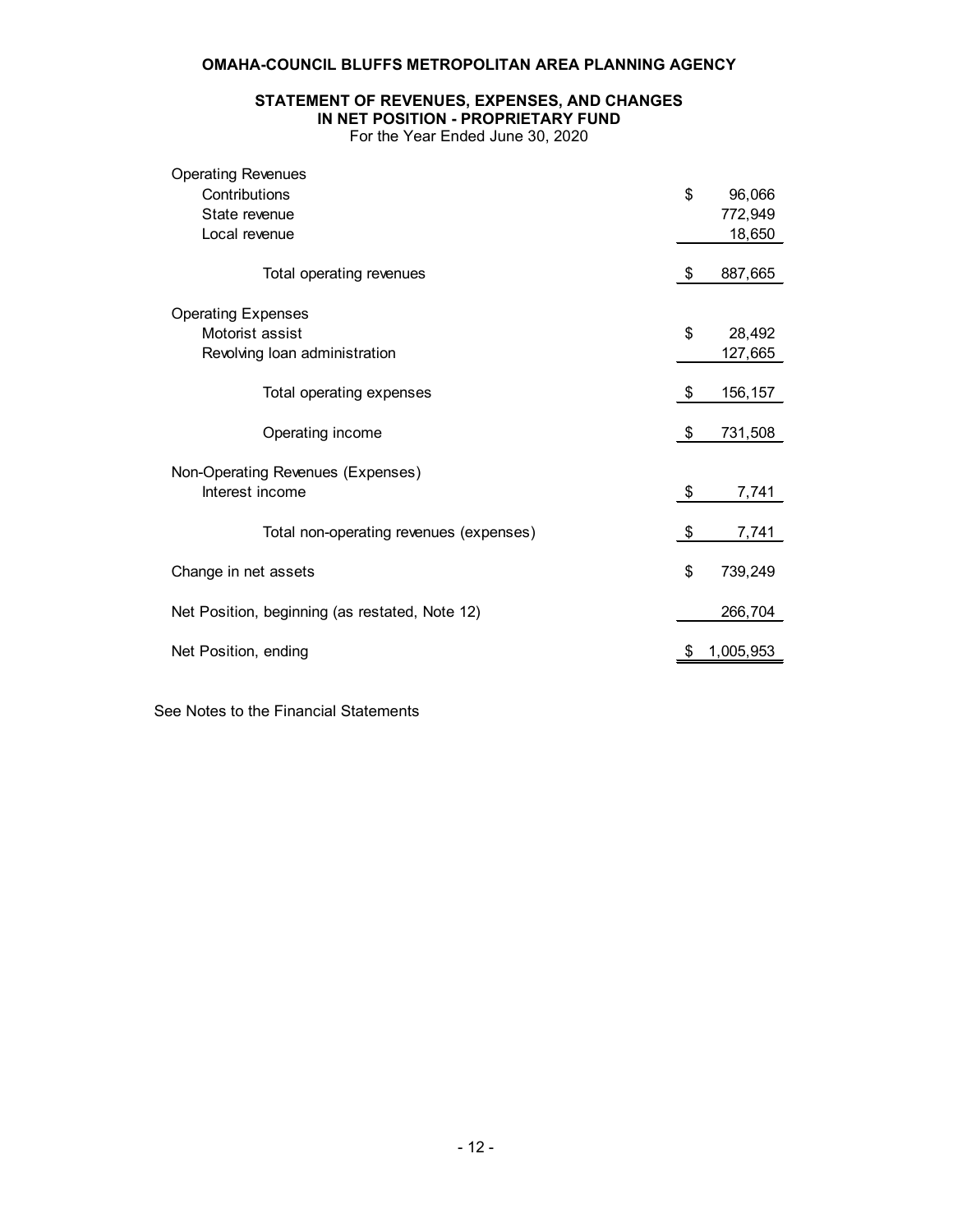# **STATEMENT OF CASH FLOWS - PROPRIETARY FUND**

For the Year Ended June 30, 2020

| Cash flows from Operating Activities      |      |            |
|-------------------------------------------|------|------------|
| Receipts from contributors                | \$   | 96,066     |
| Receipts for services                     |      | 310,164    |
| Payments for services                     |      | 174,043    |
| Payments from other funds                 |      | 7,922      |
| Net cash flow from operating activities   | - \$ | 588,195    |
| Cash flows from investing activities      |      |            |
| <b>Interest</b>                           | \$   | 7,741      |
| Disbursements of notes receivable         |      | (835, 915) |
| Payments of notes receivable              |      | 230,090    |
| Net cash provided by investing activities | - \$ | (598,084)  |
| Net increase in cash                      | \$   | (9,889)    |
| Cash, beginning of year                   |      | 963,911    |
| Cash, end of year                         |      | 954,022    |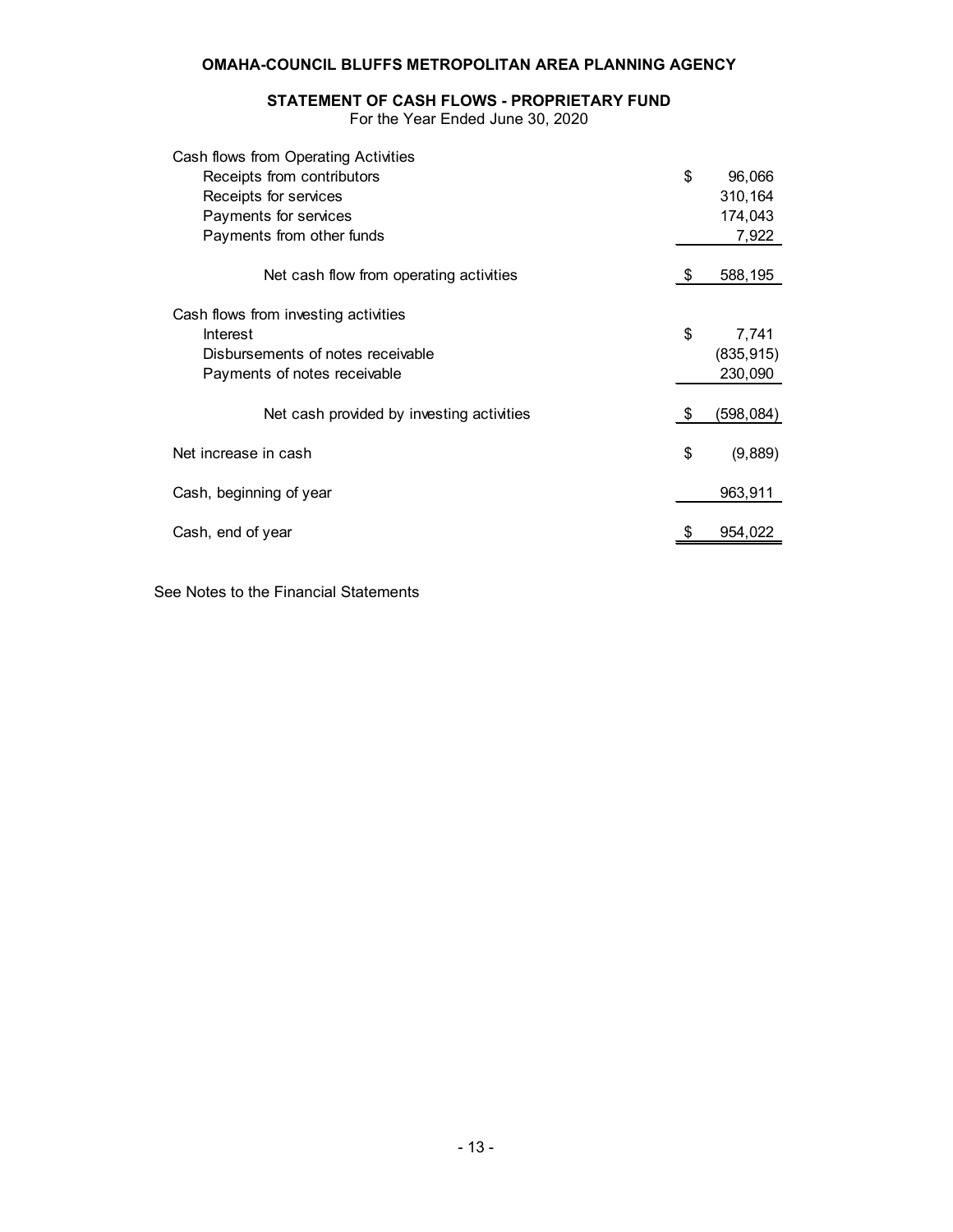# **STATEMENT OF FIDUCIARY NET POSITION - FIDUCIARY FUND**

June 30, 2020

| <b>ASSETS</b>                   |        |    |         |
|---------------------------------|--------|----|---------|
| Investments                     |        | \$ | 686,857 |
| <b>Receivables</b>              |        |    |         |
| Participant loans               | 19,800 |    |         |
| <b>Total Receivables</b>        |        | S  | 19,800  |
|                                 |        |    |         |
| <b>TOTAL ASSETS</b>             |        |    | 706,657 |
|                                 |        |    |         |
| <b>NET POSITION</b>             |        |    |         |
| Restricted for pension benefits |        |    | 706,657 |
|                                 |        |    |         |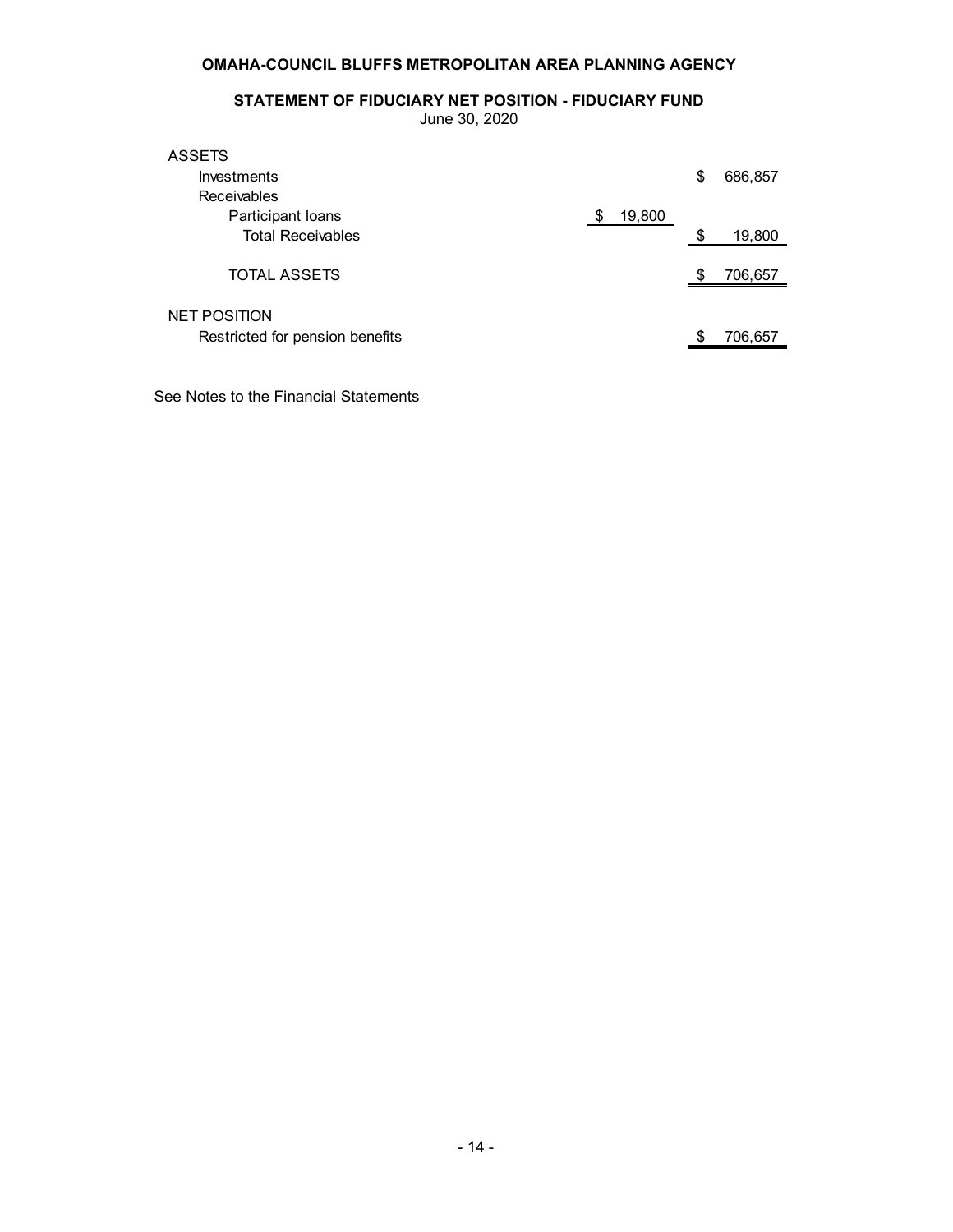# **STATEMENT OF CHANGES IN FIDUCIARY NET POSITION - FIDUCIARY FUND**

For the Year Ended June 30, 2020

| Contributions<br>\$<br>Employer<br>66,112<br>Plan members<br>48,082<br>\$<br><b>Total Contributions</b><br>114,194<br>\$<br>10,374<br>Investment earnings (losses)<br>Loan interest<br>1,319<br>Total additions<br>125,887<br>\$<br>Deductions<br>\$<br>106,760<br>Benefits paid<br>1,806<br>Forfeiture used to reduce employer contributions<br><b>Total deductions</b><br>108,566<br>\$<br>CHANGE IN NET POSITION<br>\$<br>17,321 | <b>Additions</b> |  |
|-------------------------------------------------------------------------------------------------------------------------------------------------------------------------------------------------------------------------------------------------------------------------------------------------------------------------------------------------------------------------------------------------------------------------------------|------------------|--|
|                                                                                                                                                                                                                                                                                                                                                                                                                                     |                  |  |
|                                                                                                                                                                                                                                                                                                                                                                                                                                     |                  |  |
|                                                                                                                                                                                                                                                                                                                                                                                                                                     |                  |  |
|                                                                                                                                                                                                                                                                                                                                                                                                                                     |                  |  |
|                                                                                                                                                                                                                                                                                                                                                                                                                                     |                  |  |
|                                                                                                                                                                                                                                                                                                                                                                                                                                     |                  |  |
|                                                                                                                                                                                                                                                                                                                                                                                                                                     |                  |  |
|                                                                                                                                                                                                                                                                                                                                                                                                                                     |                  |  |
|                                                                                                                                                                                                                                                                                                                                                                                                                                     |                  |  |
|                                                                                                                                                                                                                                                                                                                                                                                                                                     |                  |  |
|                                                                                                                                                                                                                                                                                                                                                                                                                                     |                  |  |
|                                                                                                                                                                                                                                                                                                                                                                                                                                     |                  |  |
|                                                                                                                                                                                                                                                                                                                                                                                                                                     |                  |  |
|                                                                                                                                                                                                                                                                                                                                                                                                                                     |                  |  |
|                                                                                                                                                                                                                                                                                                                                                                                                                                     |                  |  |
|                                                                                                                                                                                                                                                                                                                                                                                                                                     |                  |  |
|                                                                                                                                                                                                                                                                                                                                                                                                                                     |                  |  |
| 689,336<br>NET POSITION, BEGINNING OF YEAR                                                                                                                                                                                                                                                                                                                                                                                          |                  |  |
|                                                                                                                                                                                                                                                                                                                                                                                                                                     |                  |  |
| NET POSITION, END OF YEAR<br>706,657                                                                                                                                                                                                                                                                                                                                                                                                |                  |  |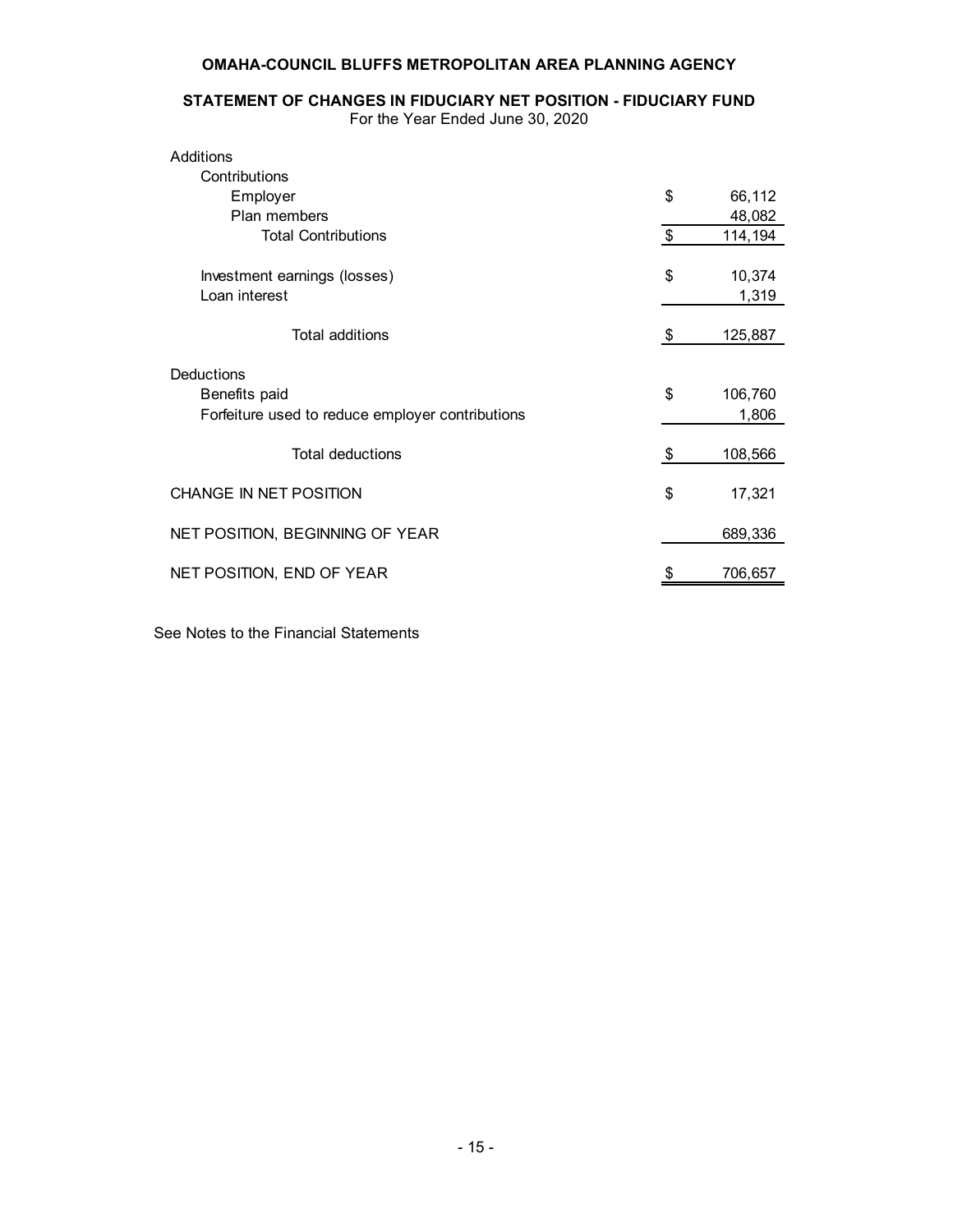### **NOTES TO THE FINANCIAL STATEMENTS**

For the Year Ended June 30, 2020

# **Note 1. Summary of Significant Accounting Policies**

#### a. Organization:

MAPA was established in June 1967, as a voluntary three-county regional council of governments under the Nebraska Interlocal Cooperation Act of 1963. The initial three counties comprising MAPA were Douglas and Sarpy counties in Nebraska, and Pottawattamie County in Iowa. Washington County, Nebraska and Mills County, Iowa entered into the Interlocal Cooperation Agreement in 1975 and 1976, respectively. Cass County, Nebraska entered into the Interlocal agreement in July of 2019.

The operations of MAPA are financed through various federal and state grants and assessments to its members. The Interlocal Cooperation Agreement, as amended, provides that the assessments to each of the five participating counties be determined on a pro rata basis using population figures from the latest official census.

#### b. Reporting Entity:

MAPA has given consideration to potential component units for which it is financially accountable. The Governmental Accounting Standards Board (GASB) has set forth criteria to be considered in determining financial accountability. These criteria include appointing a voting majority of the Organization's governing body and the ability of the MAPA to impose its will on that Organization to provide specific financial benefits to, or impose specific financial burdens on the Organization. As required by accounting principles generally accepted in the United States of America, these financial statements present MAPA (the primary government) and its component unit. The component unit is included in MAPA's reporting entity because of the significance of their operational or financial relationships with MAPA. The associated entity over which MAPA is considered to be financially accountable is included in MAPA's financial statements and is described below.

*Blended Component Unit* - The MAPA Foundation is a legally separate entity from MAPA, but is so intertwined with MAPA that it is, in substance, the same as the Organization. It is reported as a part of MAPA as a Proprietary Fund.

#### c. Financial Statements

MAPA's financial statements include both government-wide (reporting MAPA as a whole) and fund financial statements (reporting MAPA's major funds). Both government-wide and fund financial statements categorize primary activities as either government or business type.

#### *Government-Wide Statements:*

In the statement of net position, the governmental activities column is presented on a consolidated basis and is reported on a full accrual, economic resource basis, which recognizes all long-term assets and receivables as well as long-term debt and obligations. MAPA's net assets are reported in three parts – invested in capital assets, net of related debt; restricted net assets; and unrestricted net assets.

The statement of activities reports both the gross and net cost of each of MAPA's functions. General government revenues also support the functions. The statement of activities reduces gross expenses (including depreciation) by related program revenues, operating and capital grants. Program revenues must be directly associated with the function. Operating grants include operating-specific and discretionary grants while the capital grants reflect capital-specific grants.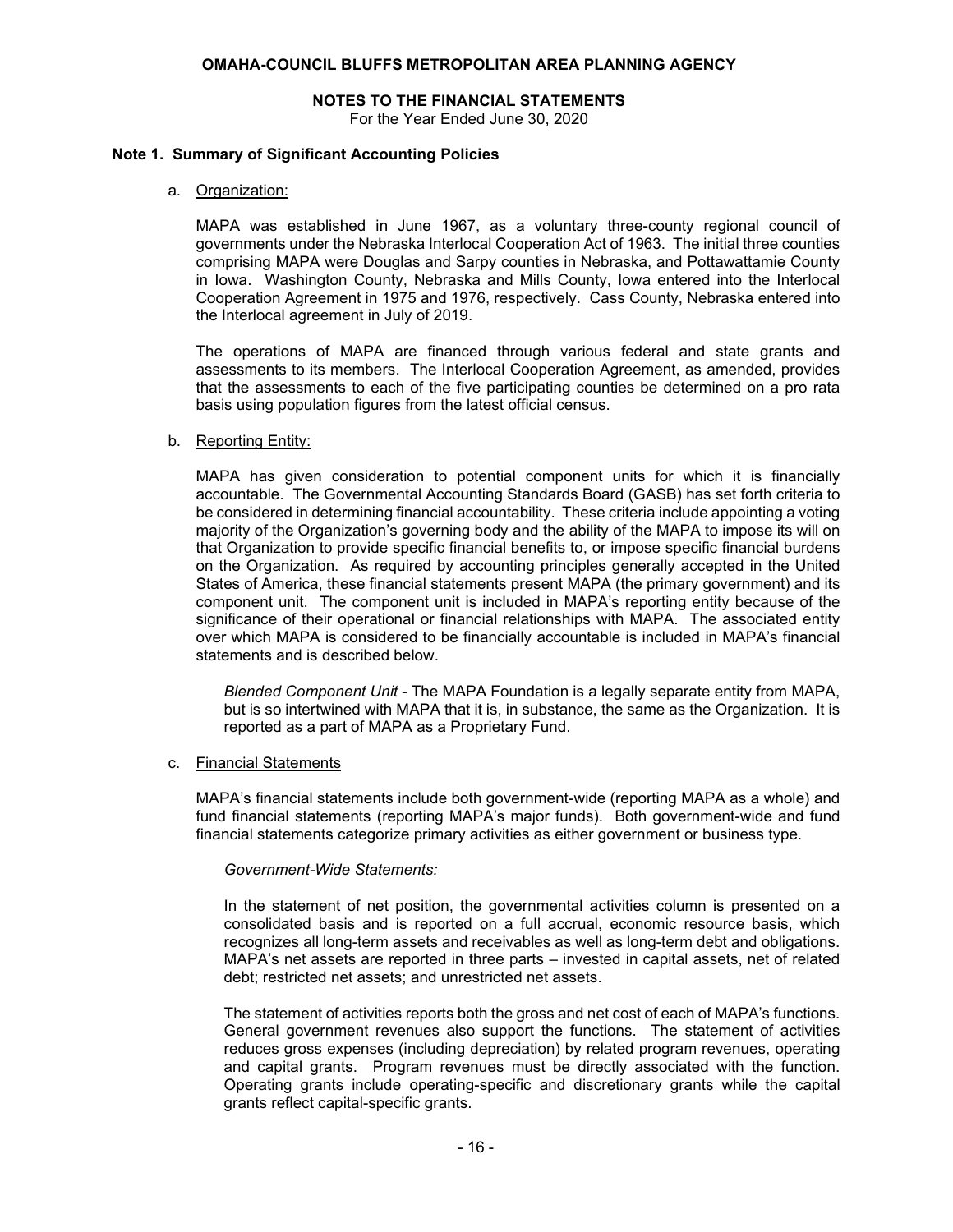### **NOTES TO THE FINANCIAL STATEMENTS**

For the Year Ended June 30, 2020

#### **Note 1. Summary of Significant Accounting Policies (Continued)**

The net costs (by function) are normally covered by general revenue. The governmentwide focus is more on the sustainability of MAPA as an entity and the change in MAPA's net assets resulting from current year's activities.

#### *Fund Financial Statements:*

The financial transactions of MAPA are reported as individual funds in the fund financial statements. Each fund is accounted for by providing a separate set of self-balancing accounts that comprises its assets, liabilities, reserves, fund equity, revenues and expenditures/expenses. The various funds are reported by generic classification within the financial statements.

The emphasis in fund financial statements is on the major funds in the governmental activities category. Non-major funds by category are summarized into a single column. GASB No. 34 sets forth minimum criteria (percentage of the assets, liabilities, revenues or expenditures/expenses of either fund category) for the determination of major funds.

The following fund types are used by MAPA:

#### Governmental Funds:

The focus of the governmental funds' measurement (in the fund statements) is upon determination of financial position and changes in financial position (sources, uses, and balances of financial resources) rather than upon net income. The following is a description of the governmental funds of MAPA.

*General Fund* – The primary operating fund is used to account for current financial resources not accounted for in other funds.

*Special Revenue Funds* – The revolving loan fund consists of funding from various local jurisdictions available to provide loans to eligible businesses and economic development projects. The officials' expense provides for the funding and support of activities, travel, and other expenses related to the elected and appointed officials of MAPA or their designated alternate. Transfers to this fund are from earnings on treasury bills and various other non-governmental revenues.

MAPA designates fund balances in the Governmental Funds as follows:

*Restricted* **-** The fund balance is restricted by external impositions such as creditors, grantors, or laws or regulations of other governments.

*Committed -* The fund balance has been designated by the Board for a specific purpose.

*Assigned -* The fund balance has not been designated by the Board for a specific purpose, but has been separated based on the type of revenue.

*Unassigned -* The portion of the General Fund not restricted, committed, or assigned for a specific purpose.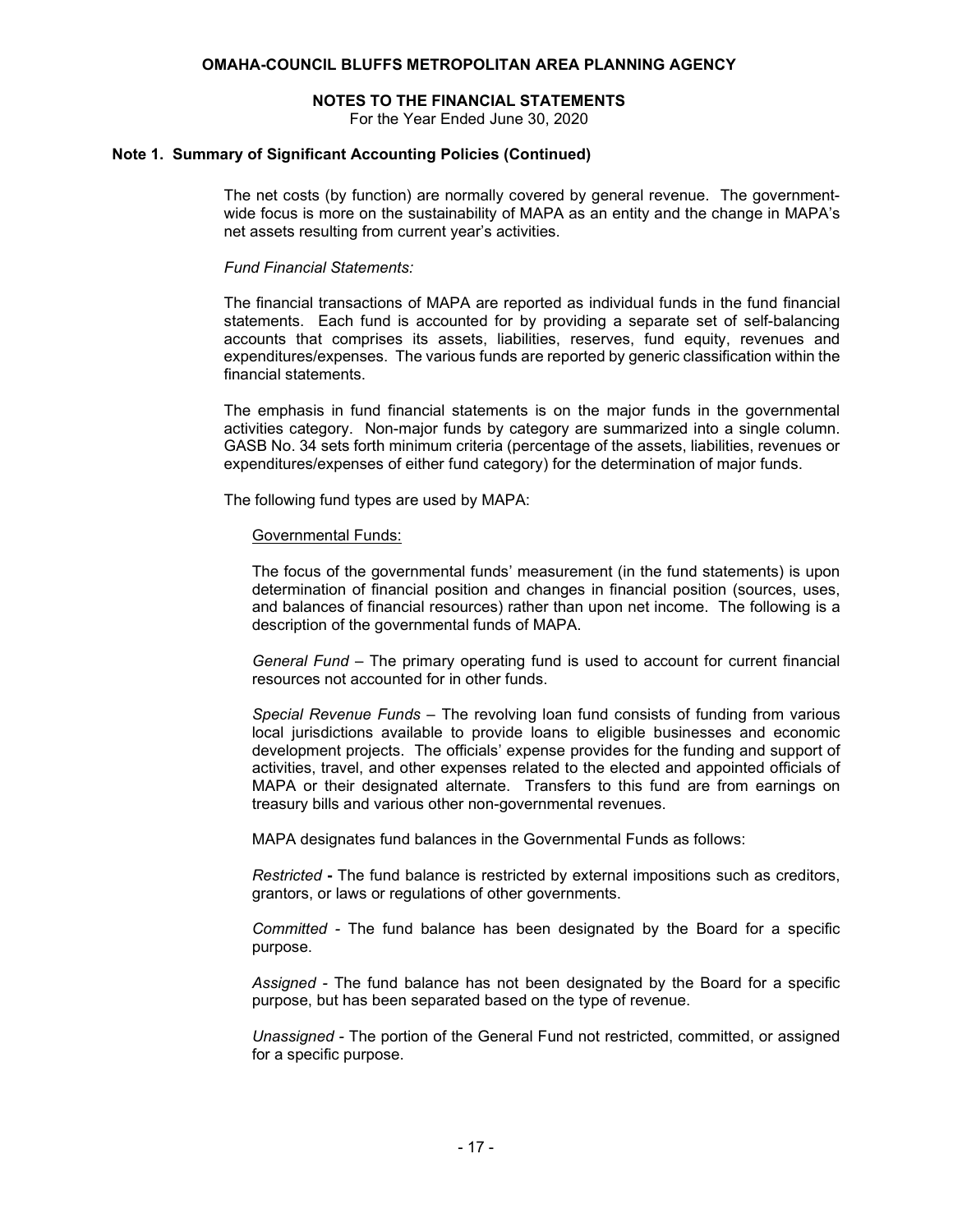### **NOTES TO THE FINANCIAL STATEMENTS**

For the Year Ended June 30, 2020

### **Note 1. Summary of Significant Accounting Policies (Continued)**

#### Enterprise Funds:

*MAPA Foundation* - The MAPA Foundation provides for the funds and support of the safety program, Metro Area Motorist Assist Program, and for the education of local elected and appointed officials for alternative methods to deliver programs and projects. The Foundation is designated as a National Development Organization (NDO). As a NDO the Foundation administers Community Development Block Grant Loan programs.

#### Fiduciary Funds

Fiduciary funds are used to report assets held in a trustee or agency capacity for others and therefore are not available to support MAPA programs. The reporting focus is on net assets and changes in net assets and are reported using accounting principles similar to proprietary funds.

MAPA's fiduciary fund is presented in the fiduciary fund financial statements for the pension trust fund. Since by definition these assets are being held for the benefit of a third party (pension participants) and cannot be used to address activities or obligations of the government, these funds are not incorporated into the government-wide statements.

#### d. Basis of Accounting

Basis of accounting refers to the point at which revenues or expenditures/expenses are recognized in the accounts and reported in the financial statements. It relates to the timing of the measurements made regardless of the measurement focus applied.

*Accrual* – The governmental activities in the government-wide financial statements, proprietary fund financial statements and the fiduciary fund financial statements are presented on the accrual basis of accounting. Revenues are recognized when earned and expenses are recognized when incurred.

*Modified Accrual* – The governmental funds financial statements are presented on the modified accrual basis of accounting. Under the modified accrual basis of accounting, revenues are recorded when susceptible to accrual; i.e. both measurable and available. "Available" means collectible within the current period or within 60 days after year-end. Expenditures are generally recognized under the modified accrual basis of accounting when the related liability is incurred.

### e. Investments:

Investments are stated at fair value. Investments in the Pension Trust Fund are carried at fair value and are administered by a third party.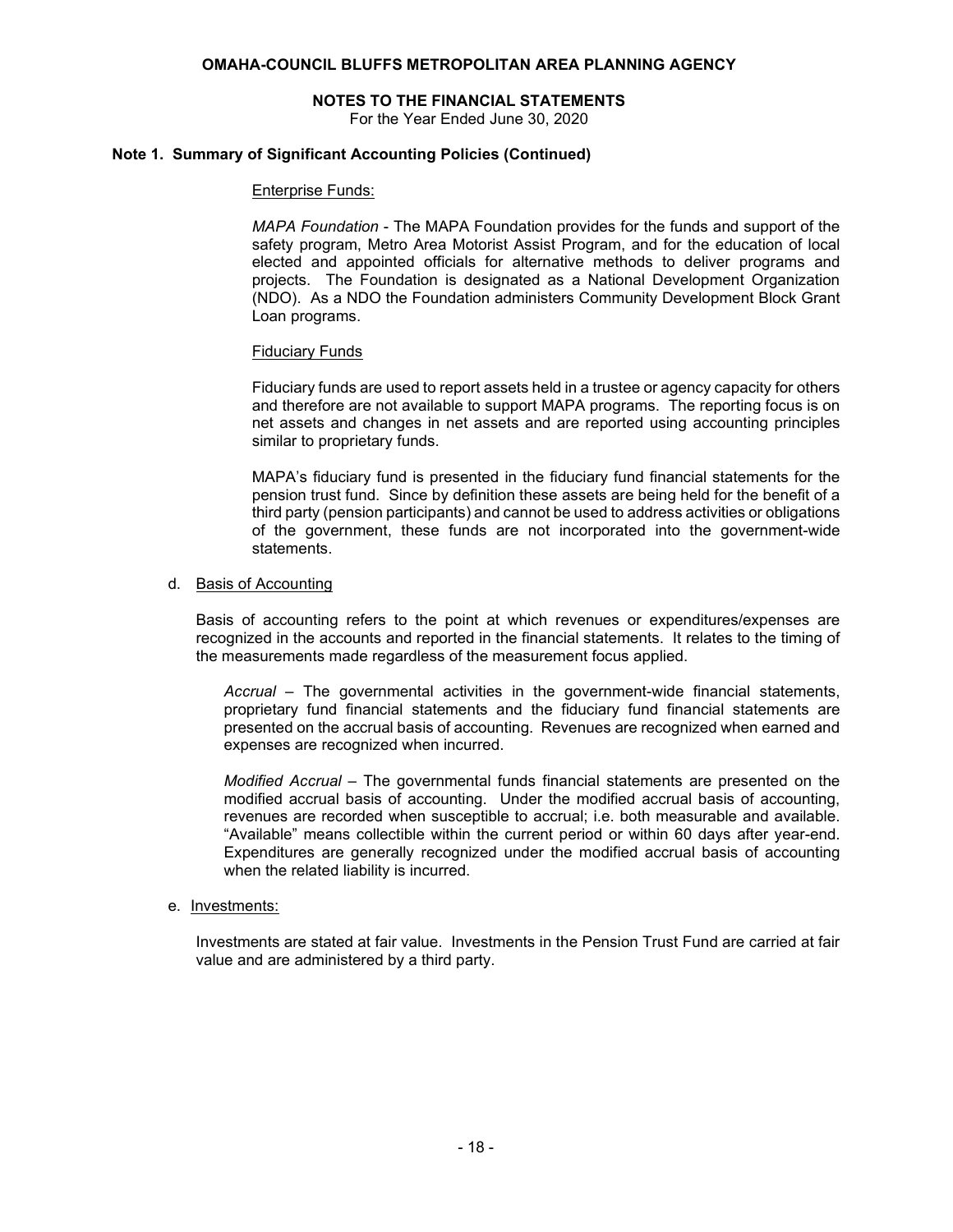### **NOTES TO THE FINANCIAL STATEMENTS**

For the Year Ended June 30, 2020

### **Note 1. Summary of Significant Accounting Policies (Continued)**

f. Capital Assets:

Capital assets purchased or acquired with an original cost of \$1,000 or more are reported at historical cost or estimated historical cost. Contributed assets are reported at fair value as of the date received. Additions, improvements and other capital outlays that significantly extend the useful life of an asset are capitalized. Other costs incurred for repairs and maintenance are expensed as incurred. Depreciation on all assets is provided on the straight-line method over the following estimated useful lives: furniture, fixtures, and equipment at 5-7 years and automobiles at 5 years.

#### g. Accrued Compensated Absences:

Employees accumulate earned but unused vacation and sick pay benefits. Vacation pay is expected to be liquidated with expendable available financial resources and is reported as an expenditure and a liability of the General Fund. Accumulated sick pay is recorded at the maximum amount allowed as a termination payment, using the termination payment method.

h. Budgets:

The board of directors adopts an annual budget for its General Fund. The amount appropriated for expenditures represents the expenditure limit. Original appropriations are modified by transfers among budget categories or by increases in funding sources. The board of directors approves the original budget and all significant changes.

i. Income Taxes:

MAPA is a governmental subdivision of the State of Nebraska and, accordingly, no provision for federal or state income taxes is required.

#### j. Reported Reimbursable Costs:

Revenue is received from federal, state, and county sources, and is based on reported costs as defined by the funding sources and on provision of services. The accompanying financial statements reflect reported costs, which are subject to review by the funding sources and contractors. In the opinion of management, reported costs represent proper costs as defined by funding contract criteria and the various funding sources or contractors have questioned no amounts reported at June 30, 2020.

#### k. Accounting Estimates:

The preparation of purpose financial statements in conformity with accounting principles generally accepted in the United States of America requires management to make estimates and assumptions that affect certain reported amounts and disclosures. Accordingly, actual results could differ from these estimates.

### l. Subsequent Events:

MAPA has evaluated subsequent events through May 27, 2021, the date on which the financial statements were issued. MAPA has concluded there are no subsequent events, which have occurred from June 30, 2020 through May 27, 2021 which require additional disclosure.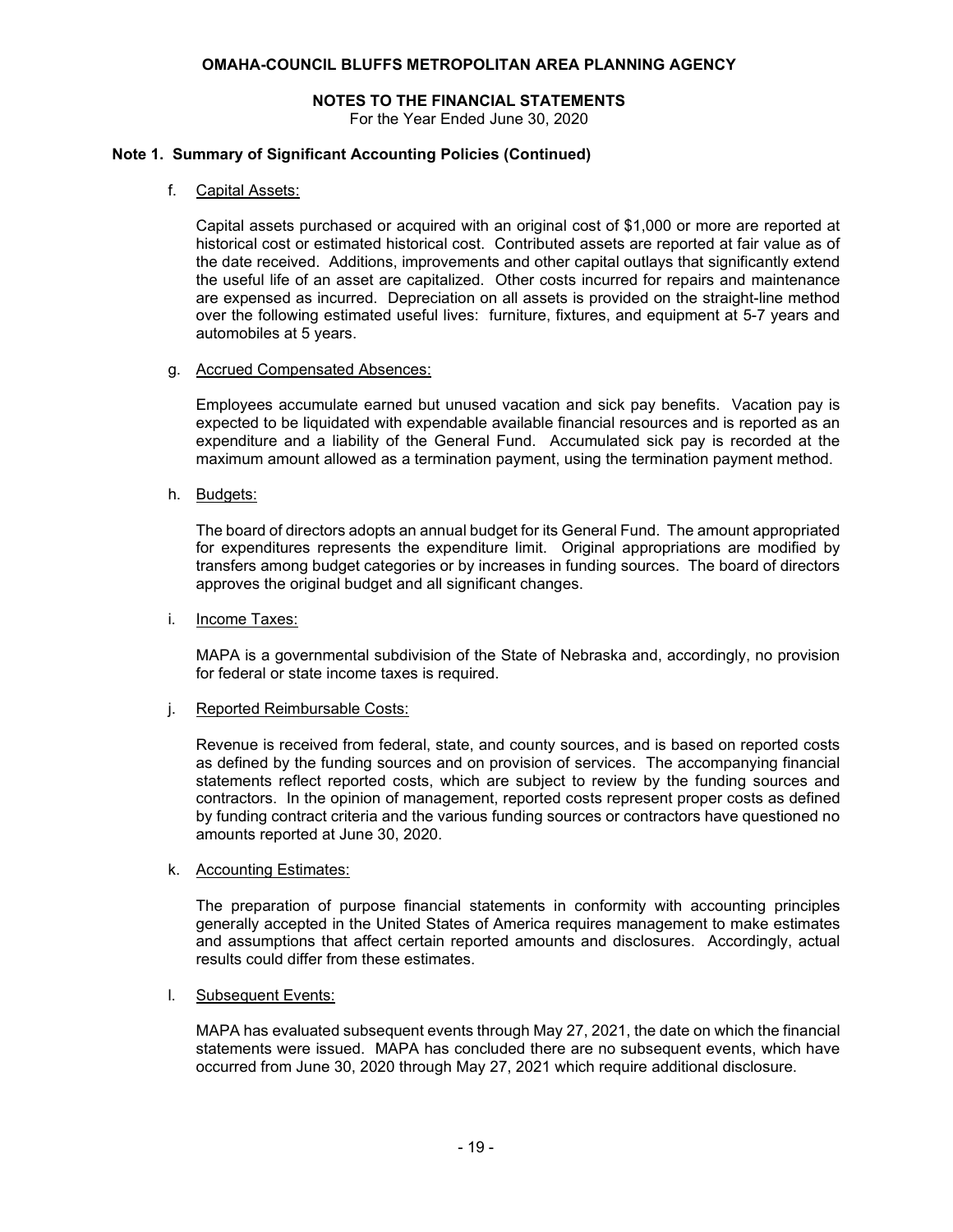### **NOTES TO THE FINANCIAL STATEMENTS**

For the Year Ended June 30, 2020

### **Note 2. Cash and Short-term Investments**

a. Deposits

At year end, MAPA's carrying amount of deposits was \$1,068,079. The bank balances for all funds totaled \$1,084,740. For purposes of classifying categories of custodial risk, the bank balances of MAPA's deposits, as of June 30, 2020, \$157 held with Paypal were not insured or collateralized.

MAPA also had \$819,088 deposited in the Nebraska Public Agency Investment Trust (NPAIT). NPAIT is a public entity investment pool operated under the direction of a thirteen-member Board of Trustees. Securities held by NPAIT are not held in MAPA's name, are held in a pooled fund and, therefore, are not categorized as to credit risk.

### b. Investments:

As of June 30, 2020, MAPA had the following investments.

| <b>Investment Name</b>        | Maturity   | <b>Credit Rating</b> | <b>Fair Value</b> |
|-------------------------------|------------|----------------------|-------------------|
| Certificate of Deposit        | 9/28/2020  | N/A                  | \$<br>107,083     |
| <b>Certificate of Deposit</b> | 12/28/2021 | N/A                  | 104,849           |
| <b>Certificate of Deposit</b> | 9/27/2022  | N/A                  | 68,227            |
| Certificate of Deposit        | 9/28/2022  | N/A                  | 49,868            |
| <b>Certificate of Deposit</b> | 11/12/2020 | N/A                  | 50,304            |
| <b>Certificate of Deposit</b> | 8/27/20    | N/A                  | 115,821           |
|                               |            |                      | 496,152           |

*Interest Rate Risk* – MAPA's investment goal, as a political subdivision, is to focus on minimizing risk, rather than maximizing funds. In order to control interest rate risk MAPA's investment policy limits the maturity of its investments. The maturity date of any investment shall not exceed ten years. Funds restricted for agency closing costs shall have the following limitations related to maturity dates: At least 25% shall have a maturity date of two years or less. At least 50% shall have a maturity date of 5 years or less.

*Credit Risk -* State law limits requires all investments to be fully insured or collateralized. MAPA's investment policy limits its investment choices to certificates of deposit, treasury bonds and notes, and NPAIT deposit accounts. The chart above notes the Moody's Investors Service credit ratings as of June 30, 2020.

*Concentration of Credit Risk -* MAPA places no limit on the amount it may invest in any one issuer. All of MAPA's investments are in Certificates of Deposit as of June 30, 2020.

#### Investments in Employee's Retirement System:

Investments in the employees' retirement system are carried at fair value. At June 30, 2020, the balances of investments in the employees' retirement system were \$686,857. The investments consist of mutual funds and similar pooled arrangements and, therefore, are not categorized as to credit risk.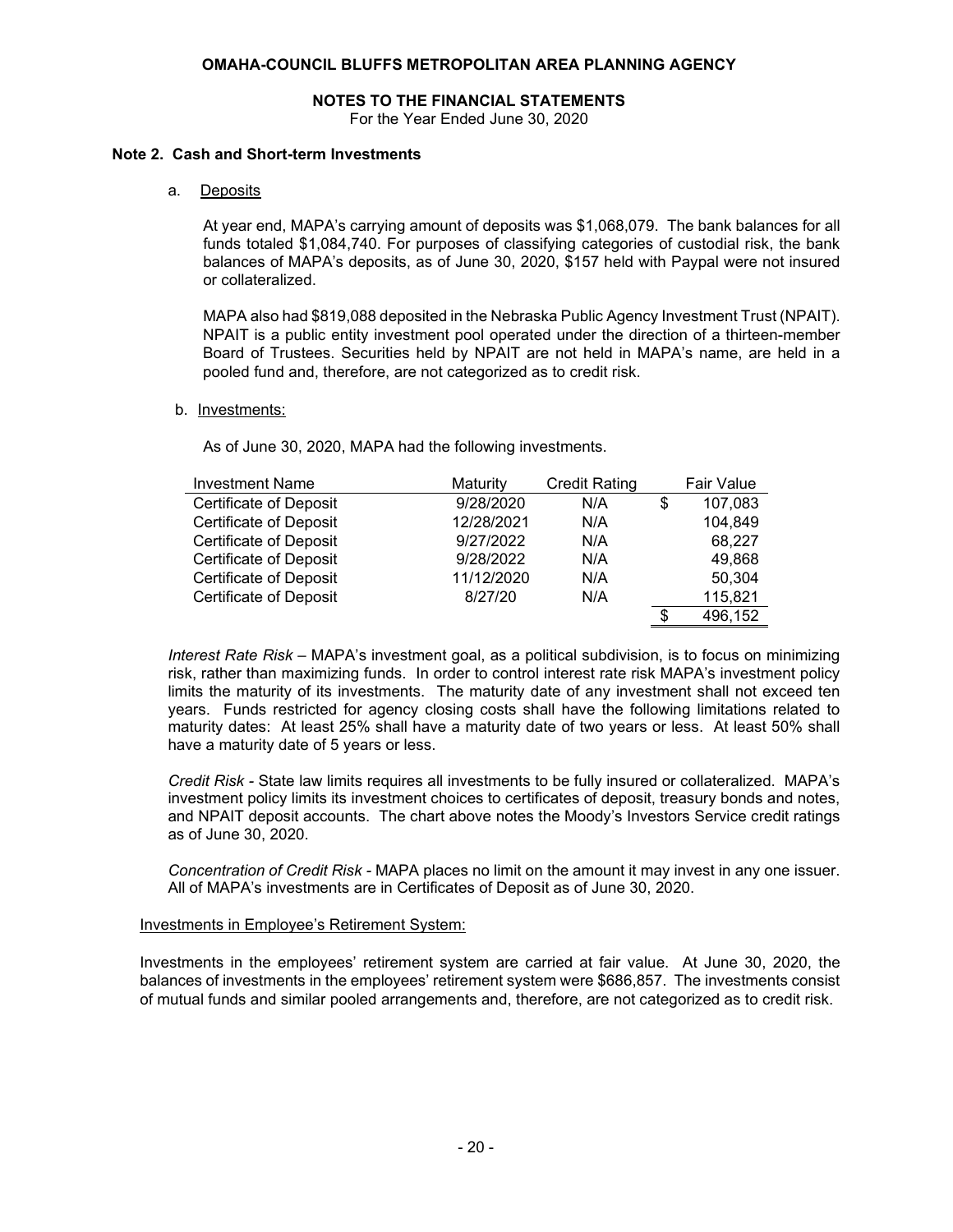### **NOTES TO THE FINANCIAL STATEMENTS**

For the Year Ended June 30, 2020

### **Note 3. Notes Receivable and Revolving Loan Fund – Proprietary Fund**

The MAPA Foundation contracts with its members to administer their Community Development Block Grant loan programs. As part of the grant, funds are loaned to eligible businesses for business growth and development. The loans are lent at 0% interest. As of June 30, 2020, \$750,466 was in notes receivable. As of June 30, 2020, MAPA held \$544,857 for revolving fund loans from multiple projects. These funds shall continue to meet compliance standards until MAPA meets the restricted purpose as outlined in the grants.

### **Note 4. Capital Assets**

Capital asset activity for the year ended June 30, 2020 is as follows:

|                         | Beginning<br><b>Balance</b> |      | Additions | <b>Disposals</b> |     | Ending<br><b>Balance</b> |
|-------------------------|-----------------------------|------|-----------|------------------|-----|--------------------------|
| Furniture,              |                             |      |           |                  |     |                          |
| fixtures, and equipment | \$<br>169.007               | -S   | -- \$     | $--$ \$          |     | 169,007                  |
| Automobiles             | 51,215                      |      |           |                  |     | 51,215                   |
|                         | \$<br>220,222               | - \$ | -- \$     | $ -$             | \$. | 220,222                  |
| Less Accumulated        |                             |      |           |                  |     |                          |
| Depreciation            | (131, 984)                  |      | (19,971)  |                  |     | (151,955)                |
|                         | \$<br>88,238                | \$   | (19, 971) | \$               |     | 68,267                   |

### **Note 5. Retirement Plan**

In June 1976, the board of directors approved the MAPA employees' retirement program (a moneypurchase pension plan). This plan, known as the MAPA Pension Trust, is a defined contribution plan. Participation in the plan is mandatory for employees hired after July 1, 1976. A minimum of 9.5% of each eligible employee's annual compensation is contributed to the plan. 5.5% of the contribution is made by MAPA and the employee makes 4%. The current year covered payroll was \$1,375,569 and the total current year payroll was \$1,406,952. At June 30, 2020, the retirement plan had assets with a fair value of \$706,657. The participants are 100% vested in employee contributions. Employer contributions vest over a five-year period. During the current year the employer contributed \$66,112. The employees contributed \$48,082 (4.0% of covered payroll).

### **Note 6. Deferred Compensation Plan**

MAPA sponsors a deferred compensation plan created in accordance with Internal Revenue Code Section 457. The plan, available to all MAPA employees, permits them to defer a portion of their salary until future years. The deferred compensation is not available to employees until termination, total and permanent disability, retirement, death, or unforeseeable emergency. The plan assets are held in trust by a third party for the employees and are not reflected in these financial statements.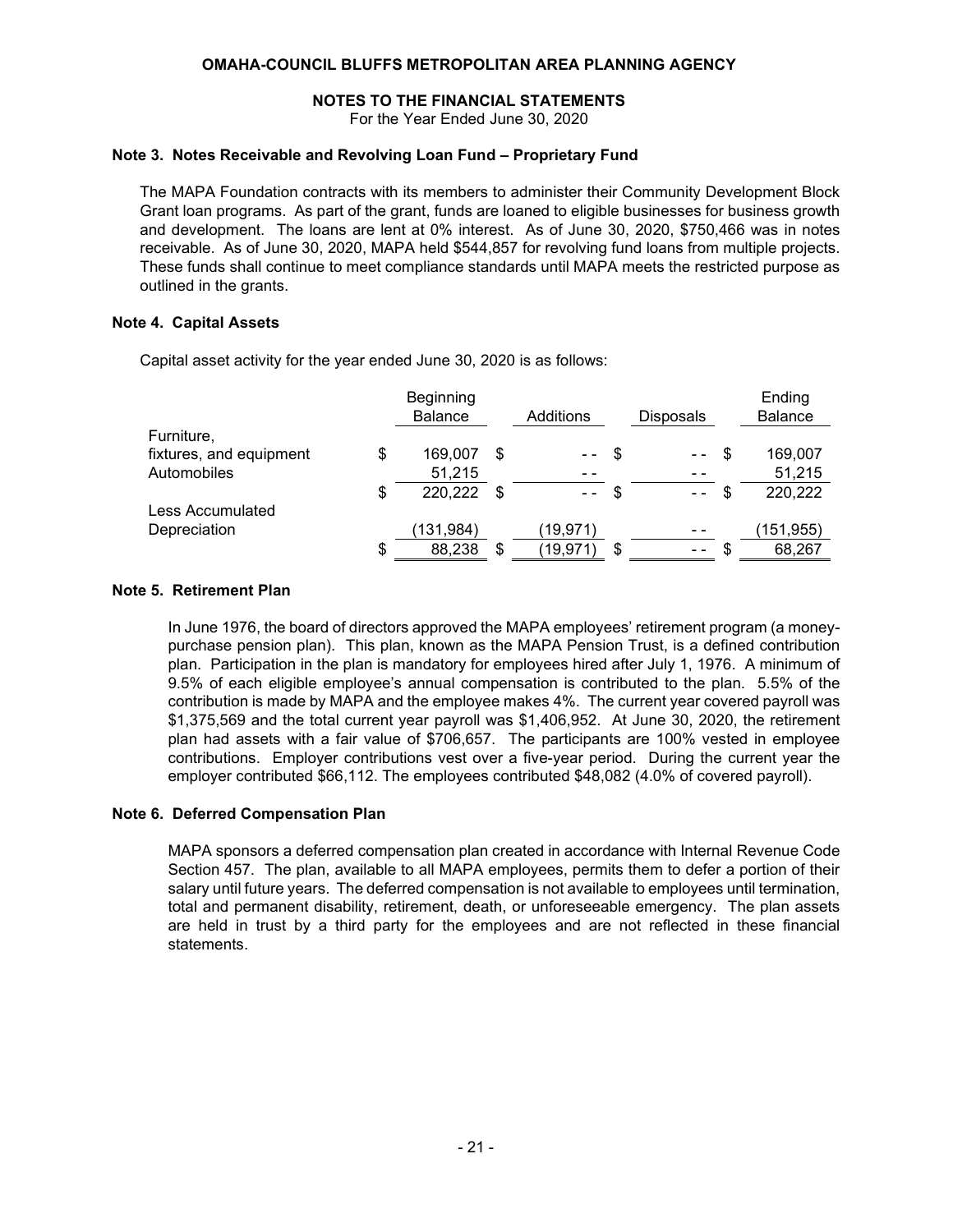### **NOTES TO THE FINANCIAL STATEMENTS**

For the Year Ended June 30, 2020

### **Note 7. Lease Commitments**

MAPA leases office space under a non-cancelable operating lease. The lease expires June 30, 2022. The scheduled future minimum lease payments are as follows:

| Year Ending June 30, |                |
|----------------------|----------------|
| 2021                 | 72.405         |
| 2022                 | 73.129         |
|                      | <u>145,534</u> |

Lease expenditures paid were \$71,688 for the year ended June 30, 2020.

### **Note 8. Net Position**

Restricted and designated net position as of June 30, 2020 is as follows:

|                                             |                                                                               | Governmental<br>Business-type |            |         |    |           |
|---------------------------------------------|-------------------------------------------------------------------------------|-------------------------------|------------|---------|----|-----------|
|                                             |                                                                               | <b>Activities</b>             | Activities |         |    | Total     |
| Restricted                                  |                                                                               |                               |            |         |    |           |
| Revolving Loan Fund                         |                                                                               | \$<br>48,286                  | \$         | 939,243 | \$ | 987,529   |
| Heartland 2050                              |                                                                               | 28,038                        |            |         |    | 28,038    |
|                                             |                                                                               | \$<br>76,324                  | \$         | 939,243 | \$ | 1,015,567 |
| Unrestricted, Designated                    |                                                                               |                               |            |         |    |           |
|                                             | Projected agency operating and closing<br>costs in the event MAPA would cease |                               |            |         |    |           |
| operations                                  |                                                                               | 355,000                       |            |         |    | 355,000   |
| Local match for federal aid projects        |                                                                               | 258,103                       |            |         |    | 258,103   |
| Nebraska-lowa Regional                      |                                                                               |                               |            |         |    |           |
|                                             | Orthophotography Consortium (NIROC)                                           | 41,041                        |            |         |    | 41,041    |
| State and Local Projects                    |                                                                               | 7,711                         |            |         |    | 7,711     |
| <b>Officials Expense Fund</b>               |                                                                               | 7,869                         |            |         |    | 7,869     |
| Metropolitan Area Motorist Assist<br>(MAMA) |                                                                               |                               |            | 66,710  |    | 66,710    |
|                                             | <b>Total Unrestricted, Designated</b>                                         | \$<br>669,724                 | \$         | 66,710  | \$ | 736,434   |

# **Note 9. Transfers**

Transfers from the General Fund to the Non-Major Funds consisted of \$9,965 for the Officials Expense Fund.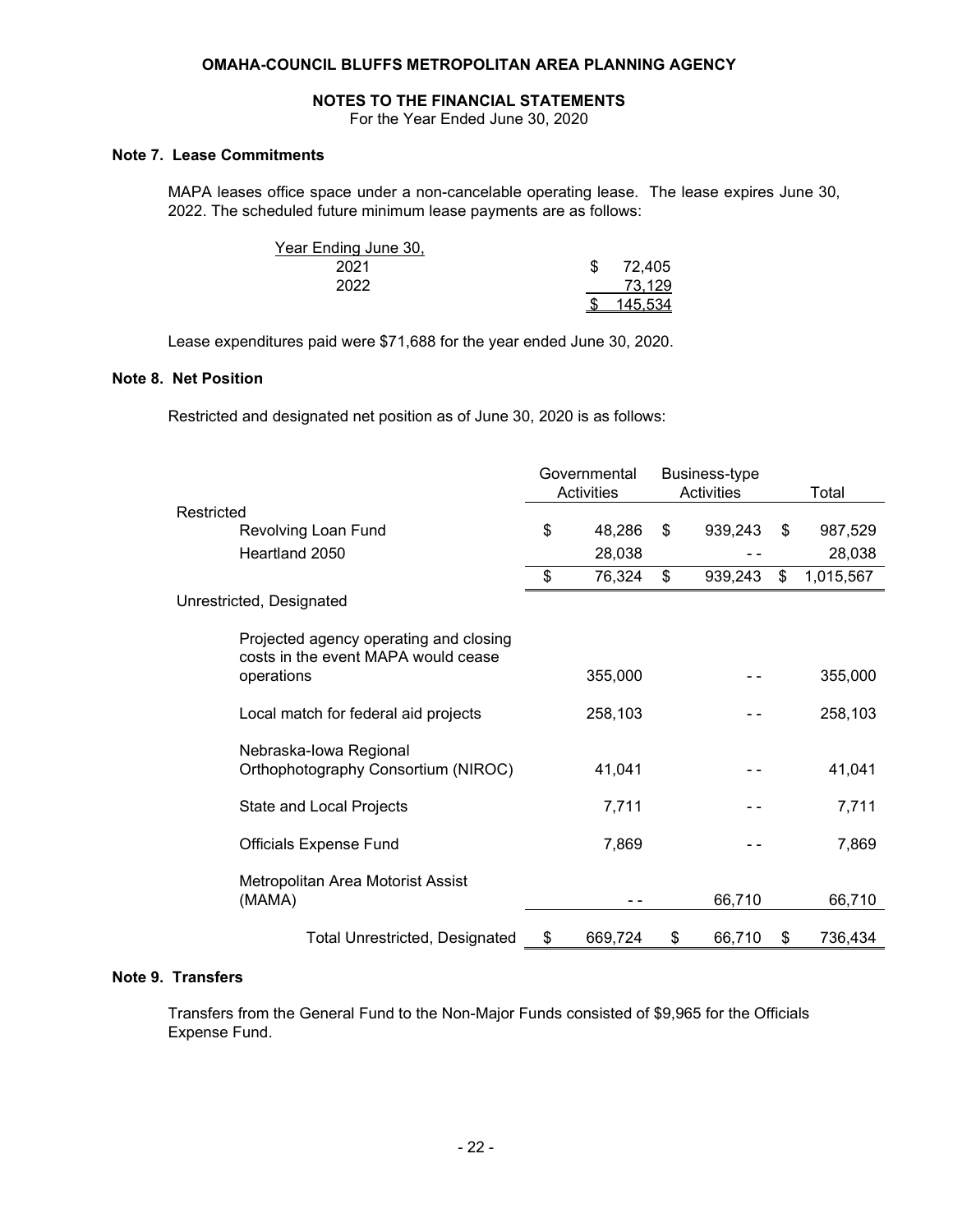### **NOTES TO THE FINANCIAL STATEMENTS**

For the Year Ended June 30, 2020

#### **Note 10. Risk Management**

MAPA is exposed to various risk of loss related to torts, theft, damage or destruction of assets, errors or omissions, injuries to employees, and risks normally associated with a governmental subdivision. These risks are transferred to independent insurance carriers and no self-insurance program is maintained by MAPA beyond normal insurance policy deductible provisions.

#### **Note 11. Commitments and Contingent Liabilities**

MAPA participates in a number of federally assisted grant programs. Compliance with the grants is subject to audit by various government agencies, which may impose sanctions in the event of noncompliance. Management believes that they have complied with all aspects of the various grant provisions and the results of adjustments, if any, relating to such audits would be immaterial to the accompanying combined financial statements.

# **Note 12. Prior Period Restatement – Change in Accounting Policy**

MAPA adopted a new accounting policy for the revolving loan funds to recognize the revenue from these funds as they are loaned out, rather than when they receive payment. The change was made because it was determined that the new policy reflects more accurately the requirements noted in the grant agreements.

This change was applied retrospectively and resulted in a prior period restatement of accounts payable, revolving loan fund and net position as follows:

|                          | <b>Statement of Net Position</b> |                                              |                     |  |  |  |  |  |  |
|--------------------------|----------------------------------|----------------------------------------------|---------------------|--|--|--|--|--|--|
|                          | 2019 As<br>Previously<br>Stated  | Adjustment                                   | 2019 As<br>Restated |  |  |  |  |  |  |
| Accounts payable         | \$<br>110,413                    | \$<br>250,000                                | \$<br>360,413       |  |  |  |  |  |  |
| Revolving loan fund      | 948,931                          | (346, 298)                                   | 602,633             |  |  |  |  |  |  |
| <b>Total liabilities</b> | \$<br>1,300,894                  | \$<br>(96, 298)                              | \$<br>1,204,596     |  |  |  |  |  |  |
| Restricted net position  | 148,964<br>\$                    | 96,298<br>\$                                 | 245,262<br>\$       |  |  |  |  |  |  |
| Total net position       | 2,936,596                        | \$<br>96,298                                 | \$<br>3,032,894     |  |  |  |  |  |  |
|                          |                                  | Statement of Net Position - Proprietary Fund |                     |  |  |  |  |  |  |
|                          | 2019 As<br>Previously<br>Stated  | 2019 As<br>Adjustment                        |                     |  |  |  |  |  |  |
|                          |                                  |                                              | Restated            |  |  |  |  |  |  |
| Accounts payable         | \$<br>6,234                      | \$<br>250,000                                | \$<br>256,234       |  |  |  |  |  |  |
| Revolving loan fund      | 948,931                          | (346,298)                                    | 602,633             |  |  |  |  |  |  |
| <b>Total liabilities</b> | \$<br>958,020                    | \$<br>(96, 298)                              | \$<br>861,722       |  |  |  |  |  |  |
| Restricted net position  | 101,242<br>\$                    | \$<br>96,298                                 | \$<br>197,540       |  |  |  |  |  |  |
| Total net position       | \$<br>170,406                    | \$<br>96,298                                 | \$<br>266,704       |  |  |  |  |  |  |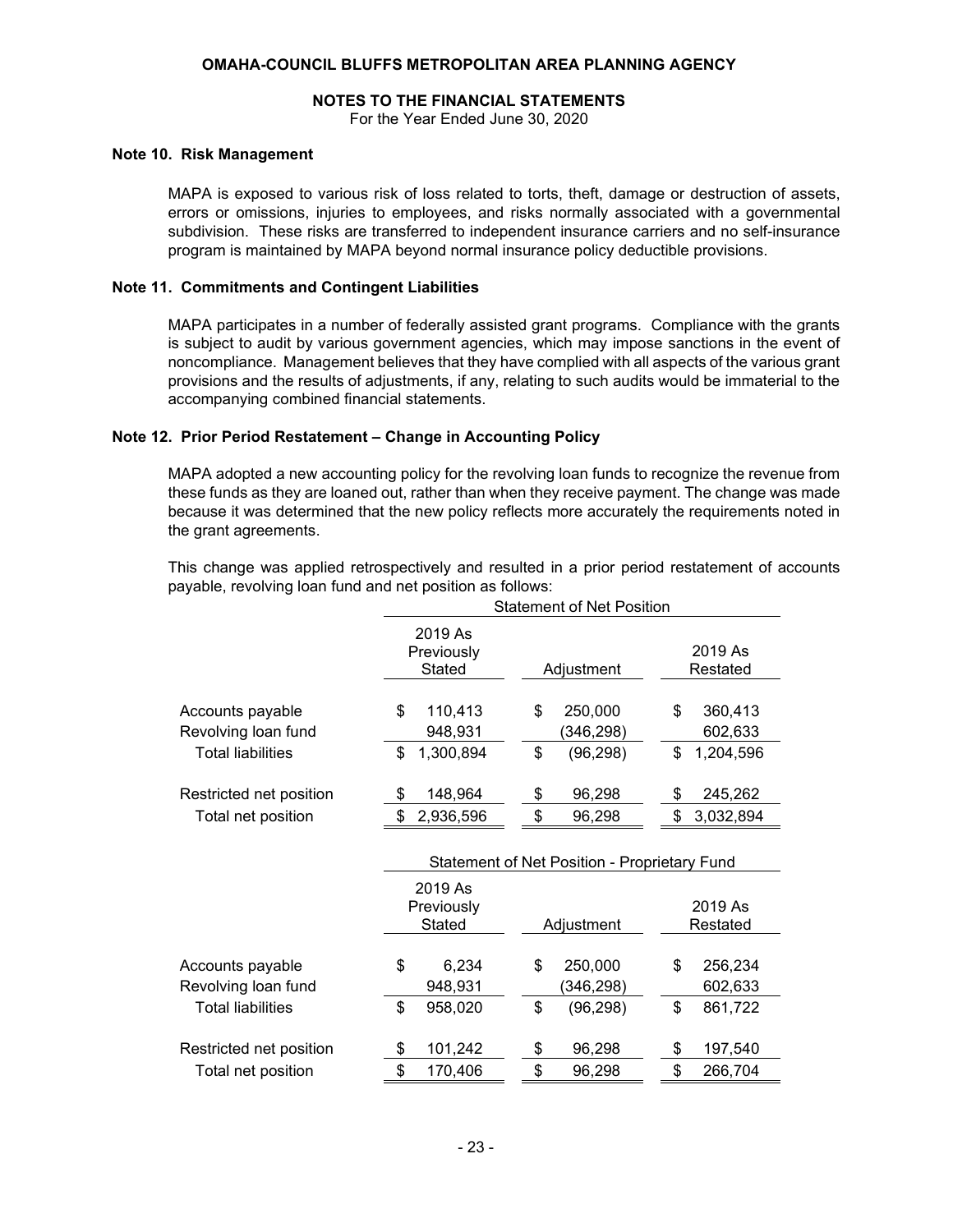# **COMPARISON OF REVENUES, EXPENDITURES AND CHANGES IN FUND BALANCES – GOVERNMENTAL FUNDS**

|                                       |                 |                 |               | Variance                   |
|---------------------------------------|-----------------|-----------------|---------------|----------------------------|
|                                       | <b>Budget</b>   | <b>Budget</b>   | Actual        | Favorable                  |
|                                       | Original        | Final           | Amounts       | (Unfavorable)              |
| <b>REVENUES</b>                       |                 |                 |               |                            |
| Federal and state                     | \$3,469,454     | \$3,187,407     | \$2,318,097   | \$<br>(869, 310)           |
| Local governments                     | 584,826         | 409,496         | 672,716       | 263,220                    |
| Charges for services                  | 1,202,323       | 969,531         | 586,384       | (383, 147)                 |
| In-kind                               | 371,410         | 371,410         | 146,630       | (224, 780)                 |
| Private grants                        |                 |                 | 89,672        | 89,672                     |
| Investment income                     | 15,000          | 21,840          | 28,974        | 7,134                      |
| Miscellaneous                         | 267,400         | 230,106         | 6,578         | (223, 528)                 |
| <b>Total revenues</b>                 | \$5,910,413     | \$5,189,790     | \$3,849,051   | (1,340,739)<br>\$          |
| <b>EXPENDITURES</b>                   |                 |                 |               |                            |
| Forums                                | \$<br>159,530   | 169,046<br>\$   | 112,380<br>\$ | \$<br>56,666               |
| Transportation planning               | 769,300         | 633,965         | 699,567       | (65, 602)                  |
| Regional assistance                   | 607,130         | 607,130         | 330,618       | 276,512                    |
| Sustainability planning               | 618,060         | 501,052         | 403,146       | 97,906                     |
| Public involvement                    | 190,110         | 219,669         | 195,252       | 24,417                     |
| Environment and energy                | 397,980         | 345,861         | 297,417       | 48,444                     |
| Member services                       | 2,439,125       | 2,108,185       | 994,303       | 1,113,882                  |
| Management and general administration | 602,035         | 538,264         | 581,744       | (43, 480)                  |
| Capital outlay - administration       | 143,840         | 101,385         |               | 101,385                    |
| Total expenditures                    | \$5,927,110     | \$5,224,557     | \$3,614,427   | $\frac{1}{2}$<br>1,610,130 |
| OTHER FINANCING SOURCES (USES)        |                 |                 |               |                            |
| Transfers in                          | \$              | \$              | \$<br>9,965   | \$<br>9,965                |
| Transfers out                         |                 |                 | (9,965)       | (9,965)                    |
| Total other financing sources (uses)  | $\frac{1}{2}$   | \$              | \$            | \$                         |
| NET CHANGE IN FUND BALANCES           | \$<br>(16, 697) | \$<br>(34, 767) | \$<br>234,624 | \$<br>269,391              |
| FUND BALANCES, BEGINNING              | 2,088,100       | 2,088,100       | 2,677,952     |                            |
| FUND BALANCES, END OF YEAR            | \$2,071,403     | \$2,053,333     | \$2,912,576   | \$<br>269,391              |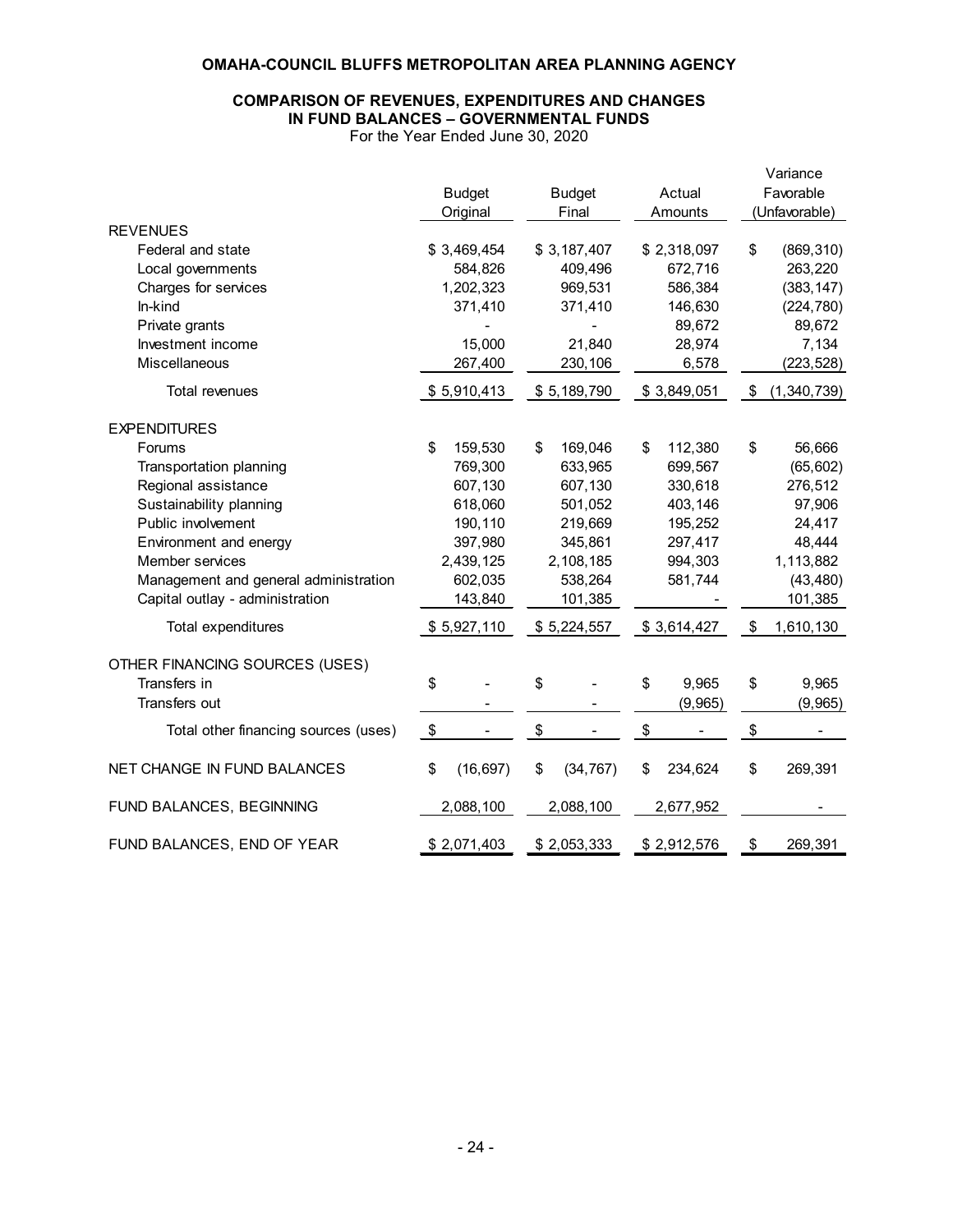# **COMBINING BALANCE SHEET – NONMAJOR GOVERNMENTAL FUNDS**

June 30, 2020

|                                     | Revolving Loan<br>Fund |        | Officials<br><b>Expense Fund</b> |       | <b>Total Non-</b><br>major Funds |        |
|-------------------------------------|------------------------|--------|----------------------------------|-------|----------------------------------|--------|
| ASSETS                              |                        |        |                                  |       |                                  |        |
| Cash and cash equivalents           | \$                     | 48,286 | \$                               |       | \$                               | 48,286 |
| Due from general fund               |                        |        |                                  | 7,869 |                                  | 7,869  |
| Total assets                        |                        | 48,286 | \$                               | 7,869 | \$                               | 56,155 |
| <b>FUND BALANCES</b>                |                        |        |                                  |       |                                  |        |
| Restricted                          | \$                     | 48.286 | \$                               |       | \$                               | 48.286 |
| Assigned                            |                        |        |                                  | 7,869 |                                  | 7,869  |
| Total fund balances                 | \$                     | 48,286 | \$                               | 7,869 | \$                               | 56,155 |
| Total liabilities and fund balances | \$                     | 48,286 | \$                               | 7,869 | \$                               | 56,155 |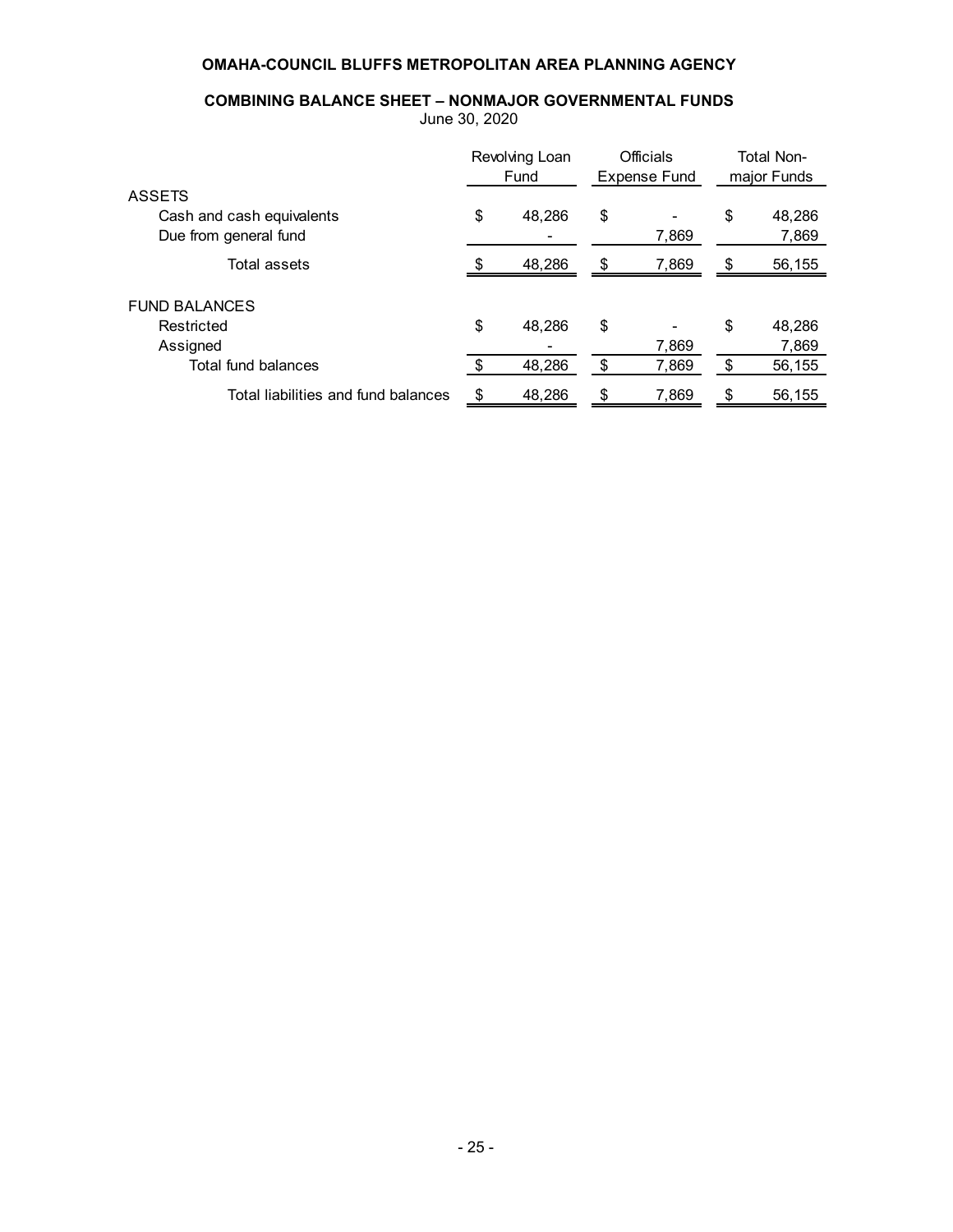# **COMBINING STATEMENT OF REVENUES, EXPENDITURES AND CHANGES IN FUND BALANCES – NONMAJOR GOVERNMENTAL FUNDS**

|                                                                 | Revolving Loan |        | <b>Officials</b><br><b>Expense Fund</b> |       | Total Non-<br>major Funds |        |
|-----------------------------------------------------------------|----------------|--------|-----------------------------------------|-------|---------------------------|--------|
| <b>REVENUES</b>                                                 |                | Fund   |                                         |       |                           |        |
| Investment income                                               | \$             | 564    | \$                                      |       | \$                        | 564    |
| Total revenues                                                  | \$             | 564    | \$                                      |       | \$                        | 564    |
| <b>EXPENDITURES</b>                                             |                |        |                                         |       |                           |        |
| Administration                                                  | \$             |        | \$                                      | 7,131 | \$                        | 7,131  |
| Total expenditures                                              | \$             |        | \$                                      | 7,131 | \$                        | 7,131  |
| OTHER FINANCING SOURCES (USES)<br>Transfers in<br>Transfers out | \$             |        | \$                                      | 9,965 | \$                        | 9,965  |
| Total other financing sources (uses)                            | \$             |        | \$                                      | 9,965 | \$                        | 9,965  |
| <b>NET CHANGE IN FUND BALANCES</b>                              | \$             | 564    | \$                                      | 2,834 | \$                        | 3,398  |
| FUND BALANCES, BEGINNING                                        |                | 47,722 |                                         | 5,035 |                           | 52,757 |
| FUND BALANCES, END OF YEAR                                      |                | 48,286 | \$                                      | 7,869 | \$                        | 56,155 |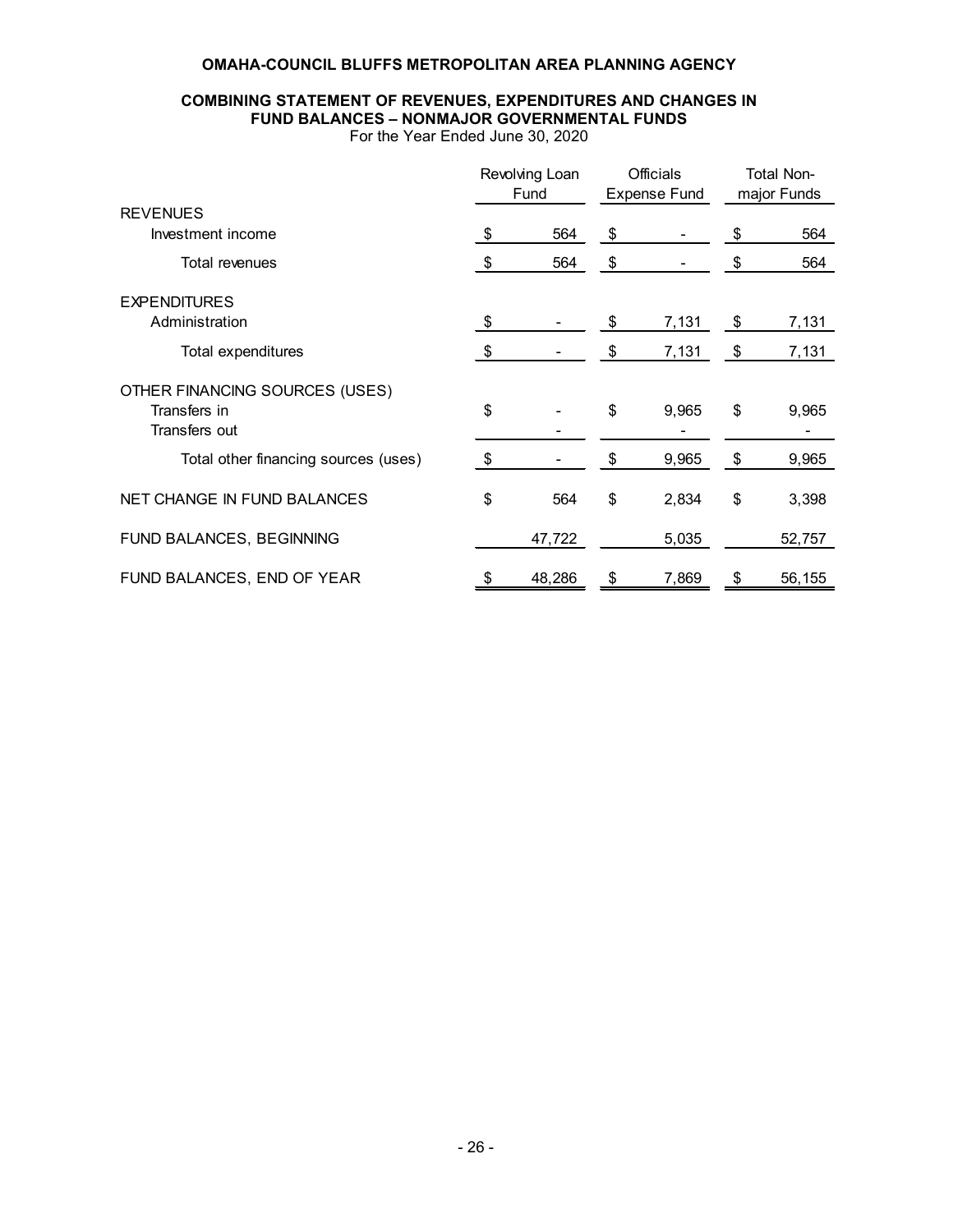# **SCHEDULE OF EXPENDITURES OF FEDERAL AWARDS**

|                                                                                              | Federal     |                            |              |           |      |               |
|----------------------------------------------------------------------------------------------|-------------|----------------------------|--------------|-----------|------|---------------|
| Federal Grantor/Pass-Through                                                                 | <b>CFDA</b> |                            |              |           |      |               |
| <b>Grantor/Program Title</b>                                                                 | Number      | <b>Agreement Number</b>    | Expenditures |           |      | Subrecipients |
| Economic Development Administration, Department of Commerce<br>Direct Program                |             |                            |              |           |      |               |
| Economic Development Support for Planning Organizations                                      | 11.302      | ED18DEN3020012             | \$           | 70,000 \$ |      |               |
|                                                                                              |             |                            |              |           |      |               |
| Economic Adjustment Assistance; 2019 Disaster Supplemental                                   | 11.307      | 05-69-05941; URI 113915 \$ |              | 27,017    | -\$  |               |
| <b>Total Economic Development Administration</b>                                             |             |                            | \$           | 97,017 \$ |      |               |
| <b>U.S. Department of Transportation</b>                                                     |             |                            |              |           |      |               |
| Direct Program                                                                               |             |                            |              |           |      |               |
| Transit Service Program Cluster                                                              |             |                            |              |           |      |               |
| Enhanced Mobility of Seniors and Individuals with Disabilities                               | 20.513      | NE-2018-007-00             | \$           | 26,105 \$ |      | 20,399        |
| Enhanced Mobility of Seniors and Individuals with Disabilities                               | 20.513      | NE-2020-011-00             |              | 30,352    |      |               |
| <b>Total Transit Service Program Cluster</b>                                                 |             |                            | \$           | 56,457    | -\$  | 20,399        |
| Passed-Through                                                                               |             |                            |              |           |      |               |
| Nebraska Department of Transportation                                                        |             |                            |              |           |      |               |
| Metropolitan Transportation Planning and State and                                           |             |                            |              |           |      |               |
| Non-Metropolitan Planning and Research                                                       | 20.505      | C990(020)                  | \$           | 286,848   | - \$ | 60,000        |
| Metropolitan Transportation Planning and State and                                           |             |                            |              |           |      |               |
| Non-Metropolitan Planning and Research                                                       | 20.505      | C990(019)                  |              | 43,936    |      |               |
| lowa Department of Transportation                                                            |             |                            |              |           |      |               |
| Metropolitan Transportation Planning and State and<br>Non-Metropolitan Planning and Research | 20.505      | 20MPO-MAPA                 |              | 36,892    |      |               |
|                                                                                              |             |                            | \$           | 367,676   | -\$  | 60,000        |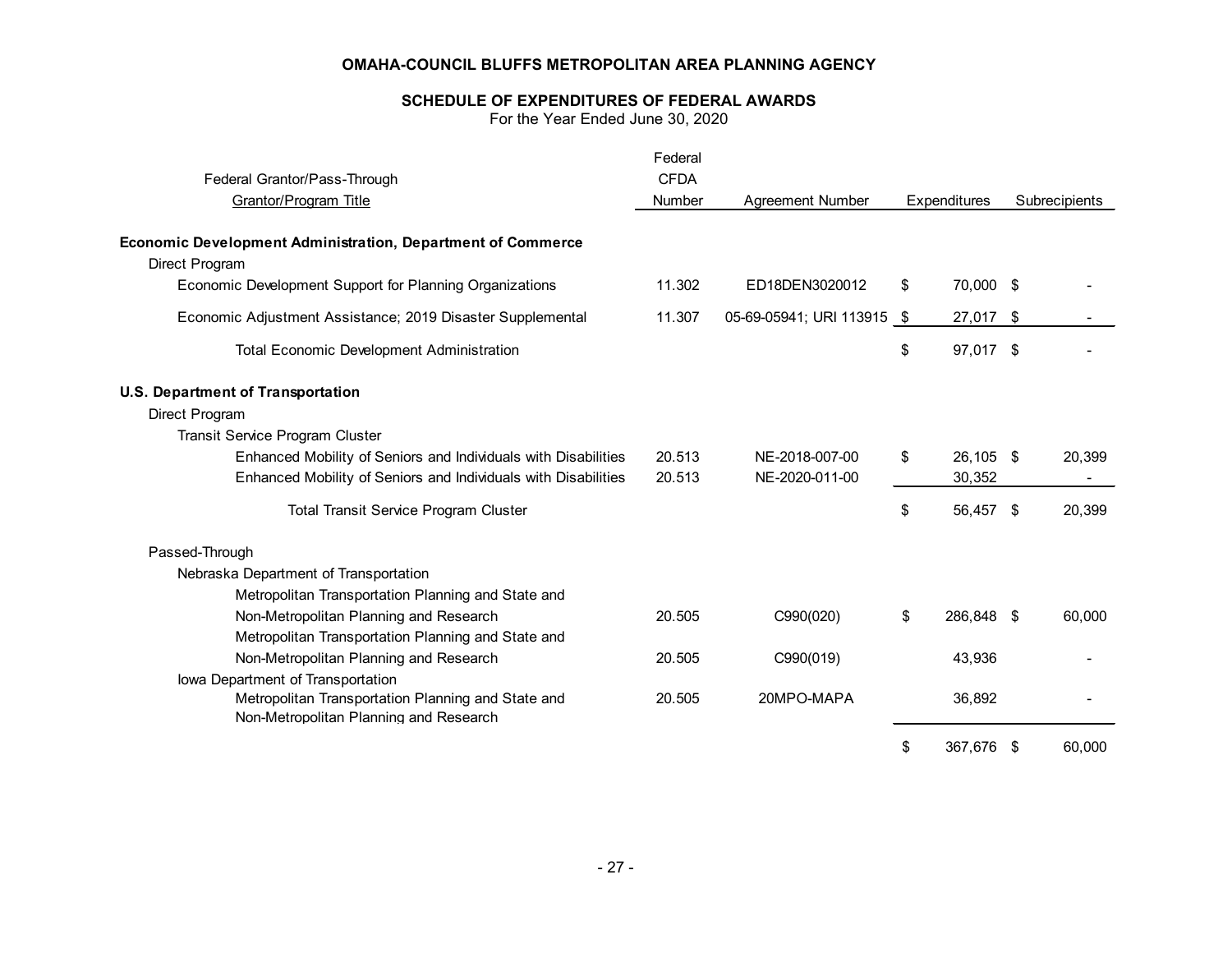## **SCHEDULE OF EXPENDITURES OF FEDERAL AWARDS**

|                                                        | Federal     |                  |              |              |               |         |
|--------------------------------------------------------|-------------|------------------|--------------|--------------|---------------|---------|
| Federal Grantor/Pass-Through                           | <b>CFDA</b> |                  |              |              |               |         |
| <b>Grantor/Program Title</b>                           |             | Agreement Number | Expenditures |              | Subrecipients |         |
| U.S. Department of Transportation                      |             |                  |              |              |               |         |
| lowa Department of Transportation                      |             |                  |              |              |               |         |
| Formula Grants for Rural Areas                         | 20.509      | 20RPA-18         | \$           | 22,685 \$    |               |         |
| Highway Planning and Construction Cluster              |             |                  |              |              |               |         |
| Passed-Through                                         |             |                  |              |              |               |         |
| Nebraska Department of Transportation                  |             |                  |              |              |               |         |
| <b>Highway Planning and Construction</b>               | 20.205      | <b>UL1903</b>    | \$           | 1,068,072 \$ |               | 191,220 |
| <b>Highway Planning and Construction</b>               | 20.205      | <b>BL1670</b>    |              | 238,185      |               | 2,847   |
| <b>Highway Planning and Construction</b>               | 20.205      | BM1806           |              | 23,950       |               |         |
| lowa Department of Transportation                      |             |                  |              |              |               |         |
| <b>Highway Planning and Construction</b>               | 20.205      | 20MPO-MAPA       |              | 218,607      |               | 30,000  |
| <b>Highway Planning and Construction</b>               | 20.205      | 20RPA-18         |              | 26,468       |               |         |
| <b>Total Highway Planning and Construction Cluster</b> |             |                  | -S           | 1,575,282    | -SS           | 224,067 |
| Total U.S. Department of Transportation                |             |                  | - \$         | 2,022,100    | - \$          | 304,466 |
| TOTAL EXPENDITURES OF FEDERAL AWARDS                   |             |                  | \$           | 2,119,117    | - \$          | 304,466 |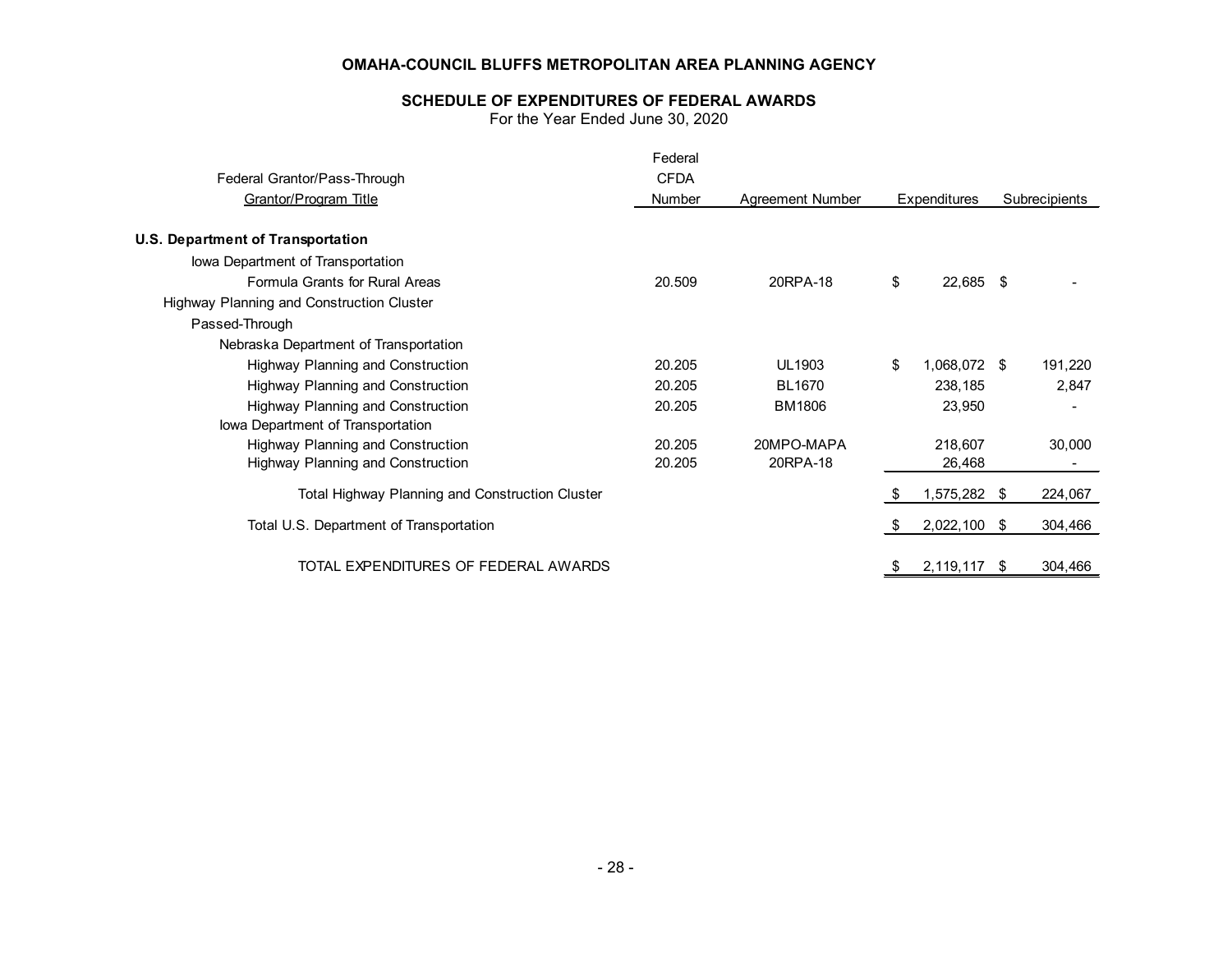# **SCHEDULE OF EXPENDITURES OF FEDERAL AWARDS**

For the Year Ended June 30, 2020

### **Note 1. Basis of Presentation**

The accompanying schedule of expenditures of federal awards (the Schedule) includes the federal award activity of the Omaha-Council Bluffs Metropolitan Area Planning Agency (MAPA) under programs of the federal government for the year ended June 30, 2020. The information in this Schedule is presented in accordance with the requirements of Title 2 U.S. Code of Federal Regulations Part 200, Uniform Administrative Requirements, Cost Principles, and Audit Requirements for Federal Awards (Uniform Guidance). Because the Schedule presents only a selected portion of the operations of MAPA, it is not intended to and does not present the financial position, changes in net position, or cash flows of MAPA.

#### **Note 2. Summary of Significant Accounting Policies**

Expenditures reported on the Schedule are reported on the modified accrual basis of accounting. Such expenditures are recognized following the cost principles contained in the Uniform Guidance, wherein certain types of expenditures are not allowable or are limited as to reimbursement.

### **Note 3. Indirect Cost Rate**

MAPA has elected not to use the 10-percent de minimis indirect cost rate allowed under the Uniform Guidance.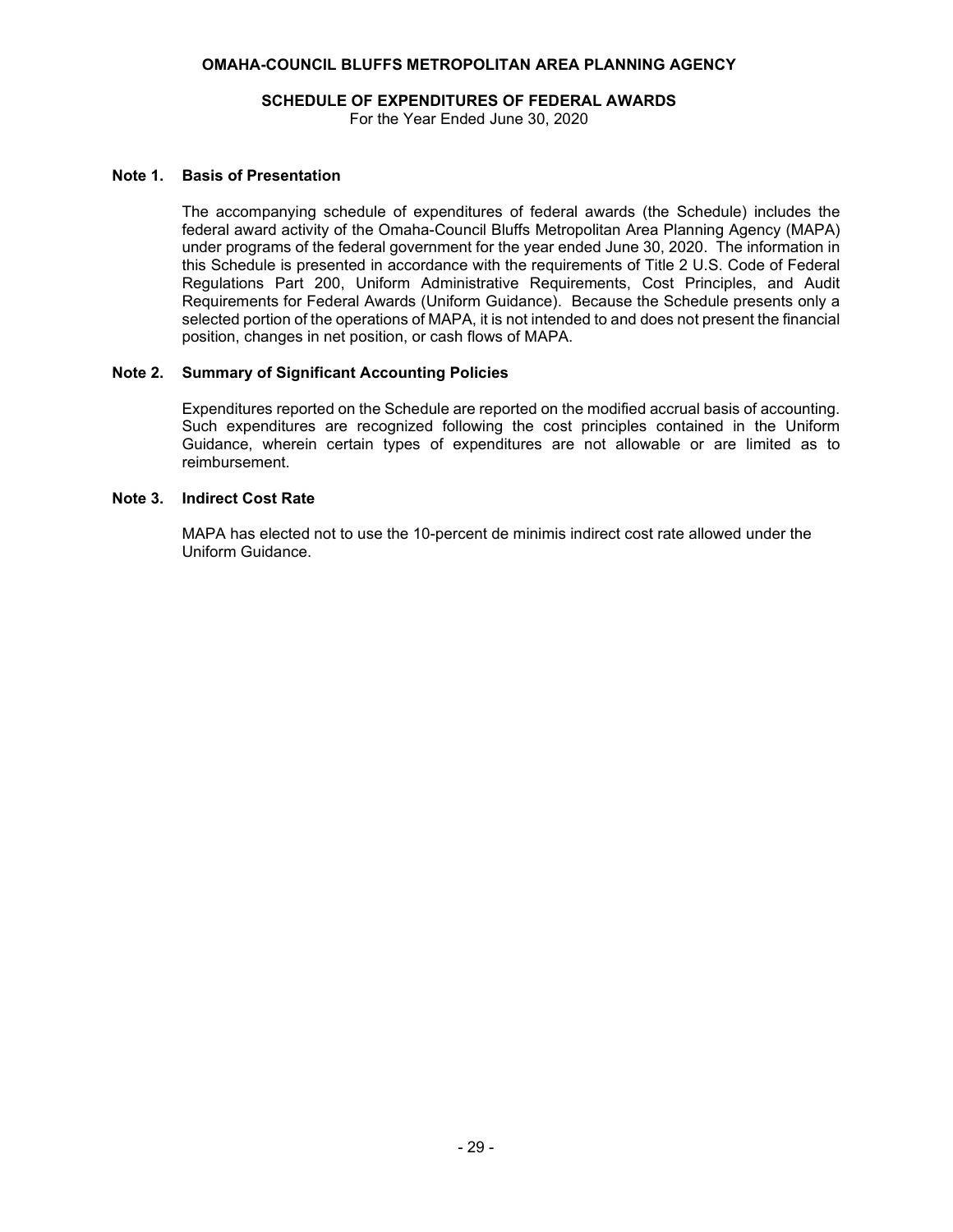

### **INDEPENDENT AUDITOR'S REPORT ON INTERNAL CONTROL OVER FINANCIAL REPORTING AND ON COMPLIANCE AND OTHER MATTERS BASED ON AN AUDIT OF FINANANCIAL STATEMENTS PERFORMED IN ACCORDANCE WITH** *GOVERNMENT AUDITING STANDARDS*

To the Board of Directors Omaha – Council Bluffs Metropolitan Area Planning Agency Omaha, Nebraska

We have audited, in accordance with the auditing standards generally accepted in the United States of America and the standards applicable to financial audits contained in *Government Auditing Standards*  issued by the Comptroller General of the United States, the financial statements of Omaha – Council Bluffs Metropolitan Area Planning Agency (MAPA) as of and for the year ended June 30, 2020, and have issued our report thereon dated May 27, 2021.

#### **Internal Control over Financial Reporting**

In planning and performing our audit of the financial statements, we considered MAPA's internal control over financial reporting (internal control) as a basis for designing audit procedures that are appropriate in the circumstances for the purpose of expressing our opinions on the financial statements, but not for the purpose of expressing an opinion on the effectiveness of MAPA's internal control. Accordingly, we do not express an opinion on the effectiveness of MAPA's internal control.

A *deficiency in internal control* exists when the design or operation of a control does not allow management or employees, in the normal course of performing their assigned functions, to prevent, or detect and correct, misstatements on a timely basis. A *material weakness* is a deficiency, or a combination of deficiencies, in internal control, such that there is a reasonable possibility that a material misstatement of the entity's financial statements will not be prevented, or detected and corrected on a timely basis. A *significant deficiency* is a deficiency, or a combination of deficiencies, in internal control that is less severe than a material weakness, yet important enough to merit attention by those charged with governance.

Our consideration of internal control was for the limited purpose described in the first paragraph of this section and was not designed to identify all deficiencies in internal control that might be material weaknesses or significant deficiencies. Given these limitations, during our audit we did not identify any deficiencies in internal control that we consider to be material weaknesses. However, material weaknesses may exist that have not been identified.

### **Compliance and Other Matters**

As part of obtaining reasonable assurance about whether MAPA's financial statements are free from material misstatement, we performed tests of its compliance with certain provisions of laws, regulations, contracts, and grant agreements, noncompliance with which could have a direct and material effect on the financial statements. However, providing an opinion on compliance with those provisions was not an objective of our audit, and accordingly, we do not express such an opinion. The results of our tests disclosed no instances of noncompliance or other matters that are required to be reported under *Government Auditing Standards*.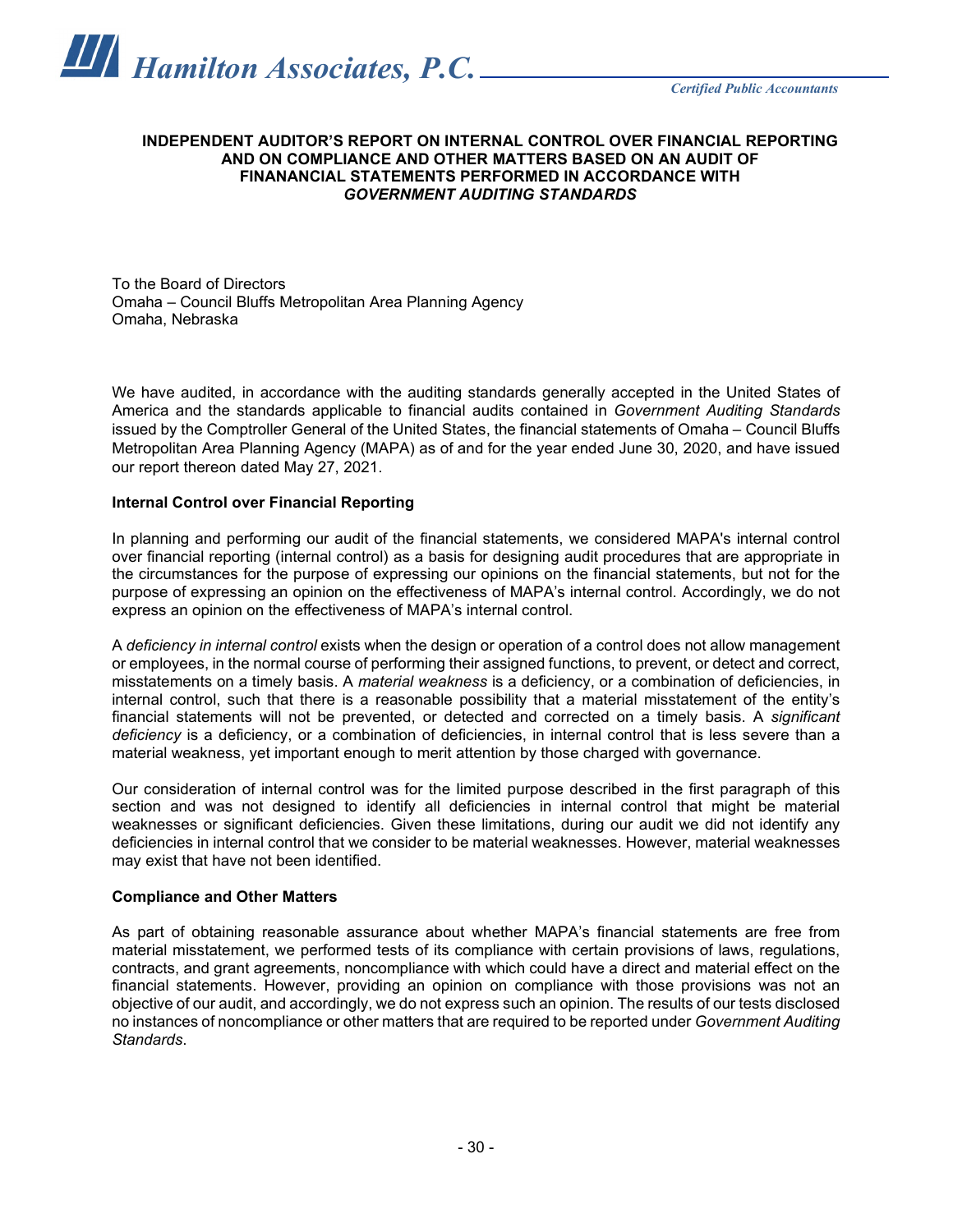# **Purpose of this Report**

The purpose of this report is solely to describe the scope of our testing of internal control and compliance and the results of that testing, and not to provide an opinion on the effectiveness of the entity's internal control or on compliance. This report is an integral part of an audit performed in accordance with *Government Auditing Standards* in considering the entity's internal control and compliance. Accordingly, this communication is not suitable for any other purpose.

Hamilton associates, P.C.

Council Bluffs, Iowa May 27, 2021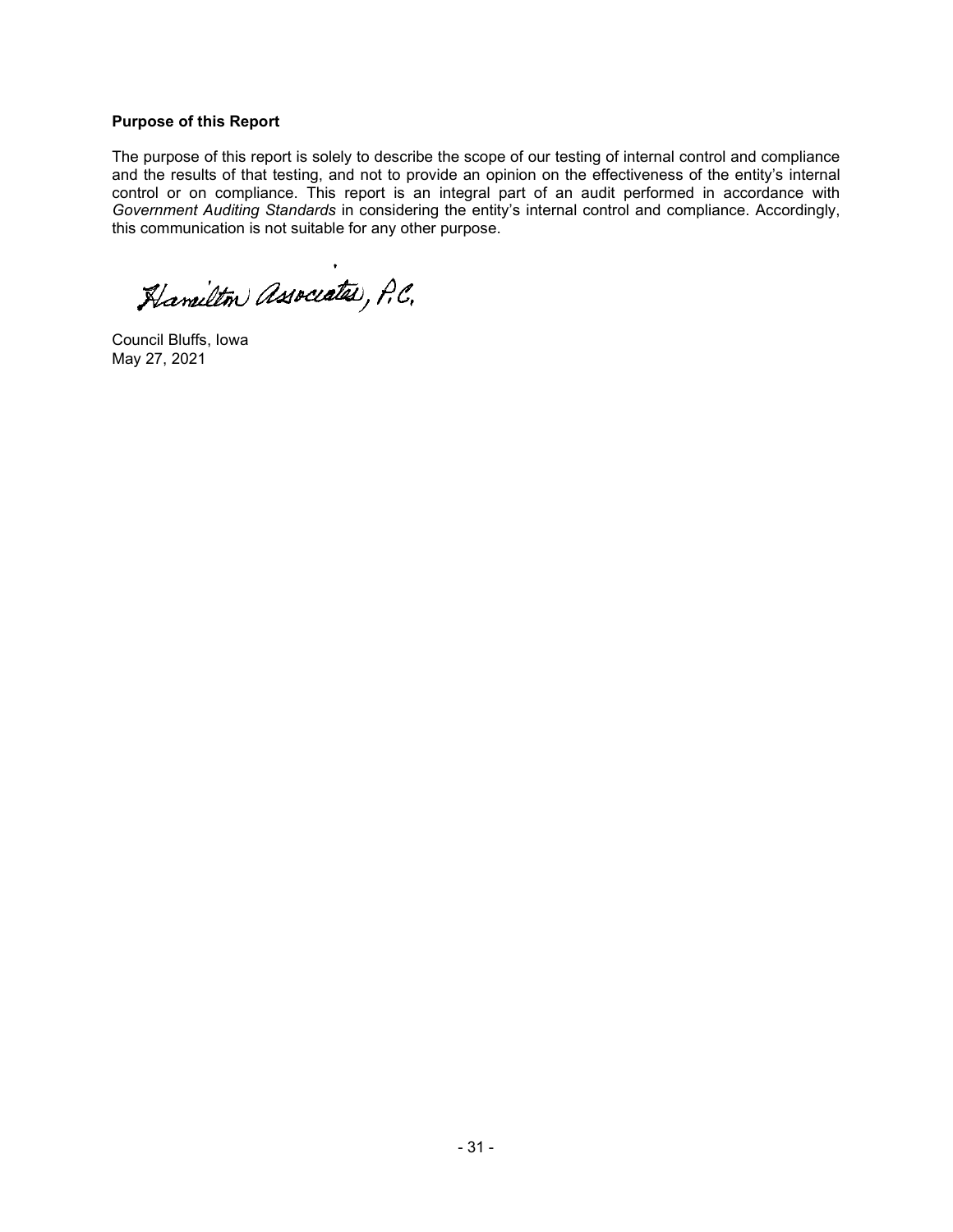

### **INDEPENDENT AUDITOR'S REPORT ON COMPLIANCE FOR EACH MAJOR FEDERAL PROGRAM AND REPORT ON INTERNAL CONTROL OVER COMPLIANCE REQUIRED BY THE UNIFORM GUIDANCE**

To the Board of Directors Omaha – Council Bluffs Metropolitan Area Planning Agency Omaha, Nebraska

#### **Report on Compliance for Each Major Federal Program**

We have audited Omaha – Council Bluffs Metropolitan Area Planning Agency's (MAPA) compliance with the types of compliance requirements described in the *OMB Compliance Supplement* that could have a direct and material effect on each of MAPA's major federal programs for the year ended June 30, 2020. MAPA's major federal programs are identified in the summary of auditor's results section of the accompanying schedule of findings and questioned costs.

### **Management's Responsibility**

Management is responsible for compliance with the requirements of laws, regulations, contracts, and grants applicable to its federal programs.

### **Auditor's Responsibility**

Our responsibility is to express an opinion on compliance for each of MAPA's major federal programs based on our audit of the types of compliance requirements referred to above. We conducted our audit of compliance in accordance with auditing standards generally accepted in the United States of America; the standards applicable to financial audits contained in *Government Auditing Standards*, issued by the Comptroller General of the United States; and the audit requirements of Title 2 U.S. *Code of Federal Regulations* Part 200, *Uniform Administrative Requirements, Cost Principles, and Audit Requirements for Federal Awards* (Uniform Guidance). Those standards and the Uniform Guidance require that we plan and perform the audit to obtain reasonable assurance about whether noncompliance with the types of compliance requirements referred to above that could have a direct and material effect on a major federal program occurred. An audit includes examining, on a test basis, evidence about MAPA's compliance with those requirements and performing such other procedures as we considered necessary in the circumstances.

We believe that our audit provides a reasonable basis for our opinion on compliance for each major federal program. However, our audit does not provide a legal determination of MAPA's compliance.

#### **Opinion on Each Major Federal Program**

In our opinion, MAPA complied, in all material respects, with the types of compliance requirements referred to above that could have a direct and material effect on each of its major federal programs for the year ended June 30, 2020.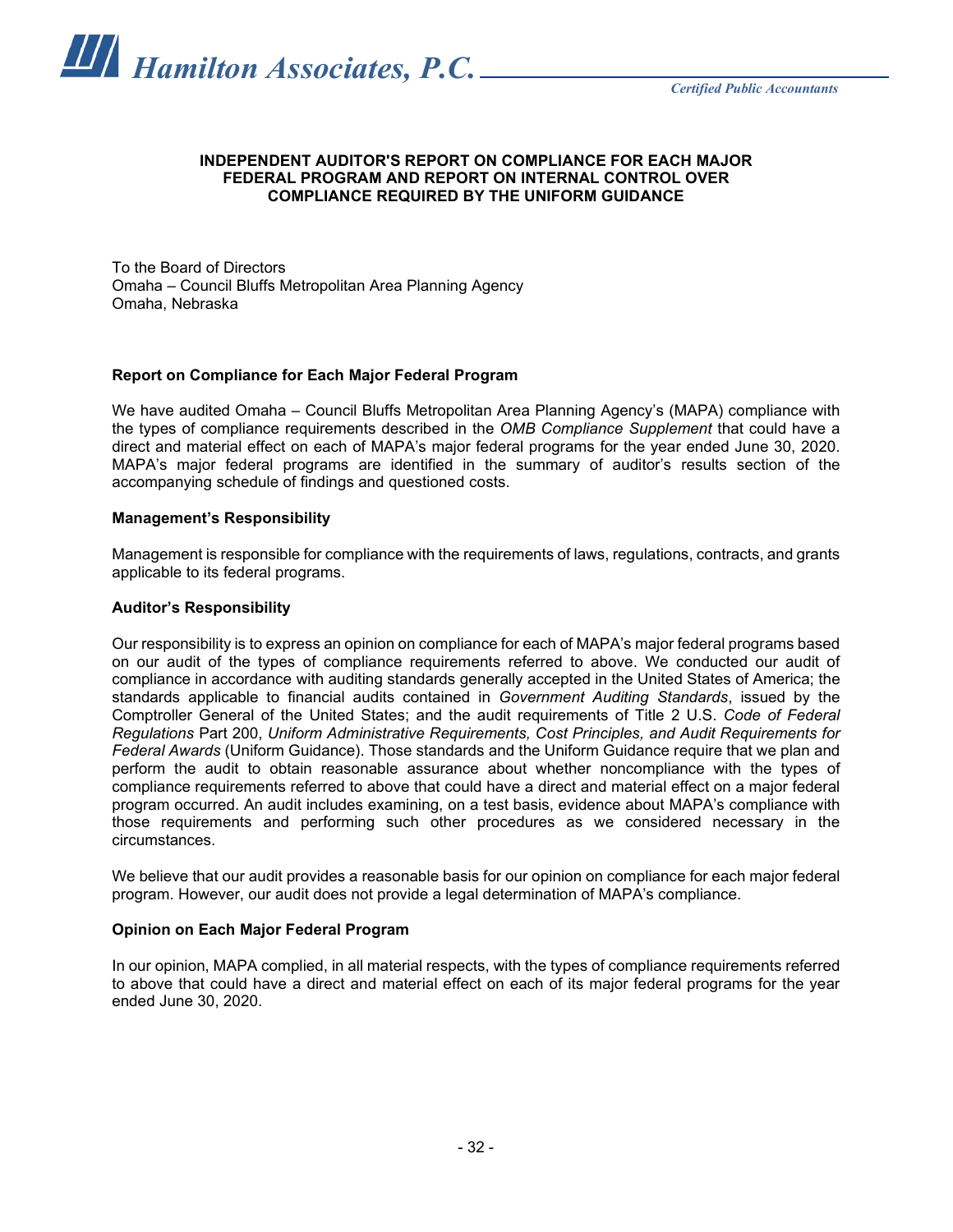### **Report on Internal Control Over Compliance**

Management of MAPA is responsible for establishing and maintaining effective internal control over compliance with the types of compliance requirements referred to above. In planning and performing our audit of compliance, we considered MAPA's internal control over compliance with the types of requirements that could have a direct and material effect on each major federal program to determine the auditing procedures that are appropriate in the circumstances for the purpose of expressing an opinion on compliance for each major federal program and to test and report on internal control over compliance in accordance with the Uniform Guidance, but not for the purpose of expressing an opinion on the effectiveness of internal control over compliance. Accordingly, we do not express an opinion on the effectiveness of MAPA's internal control over compliance.

A *deficiency in internal control over compliance* exists when the design or operation of a control over compliance does not allow management or employees, in the normal course of performing their assigned functions, to prevent, or detect and correct, noncompliance with a type of compliance requirement of a federal program on a timely basis. A *material weakness in internal control over compliance* is a deficiency, or combination of deficiencies, in internal control over compliance, such that there is a reasonable possibility that material noncompliance with a type of compliance requirement of a federal program will not be prevented, or detected and corrected, on a timely basis. A *significant deficiency in internal control over compliance* is a deficiency, or a combination of deficiencies, in internal control over compliance with a type of compliance requirement of a federal program that is less severe than a material weakness in internal control over compliance, yet important enough to merit attention by those charged with governance.

Our consideration of internal control over compliance was for the limited purpose described in the first paragraph of this section and was not designed to identify all deficiencies in internal control over compliance that might be material weaknesses or significant deficiencies. We did not identify any deficiencies in internal control over compliance that we consider to be material weaknesses. However, material weaknesses may exist that have not been identified.

The purpose of this report on internal control over compliance is solely to describe the scope of our testing of internal control over compliance and the results of that testing based on the requirements of the Uniform Guidance. Accordingly, this report is not suitable for any other purpose.

Hamilton associates, P.C.

Council Bluffs, Iowa May 27, 2021